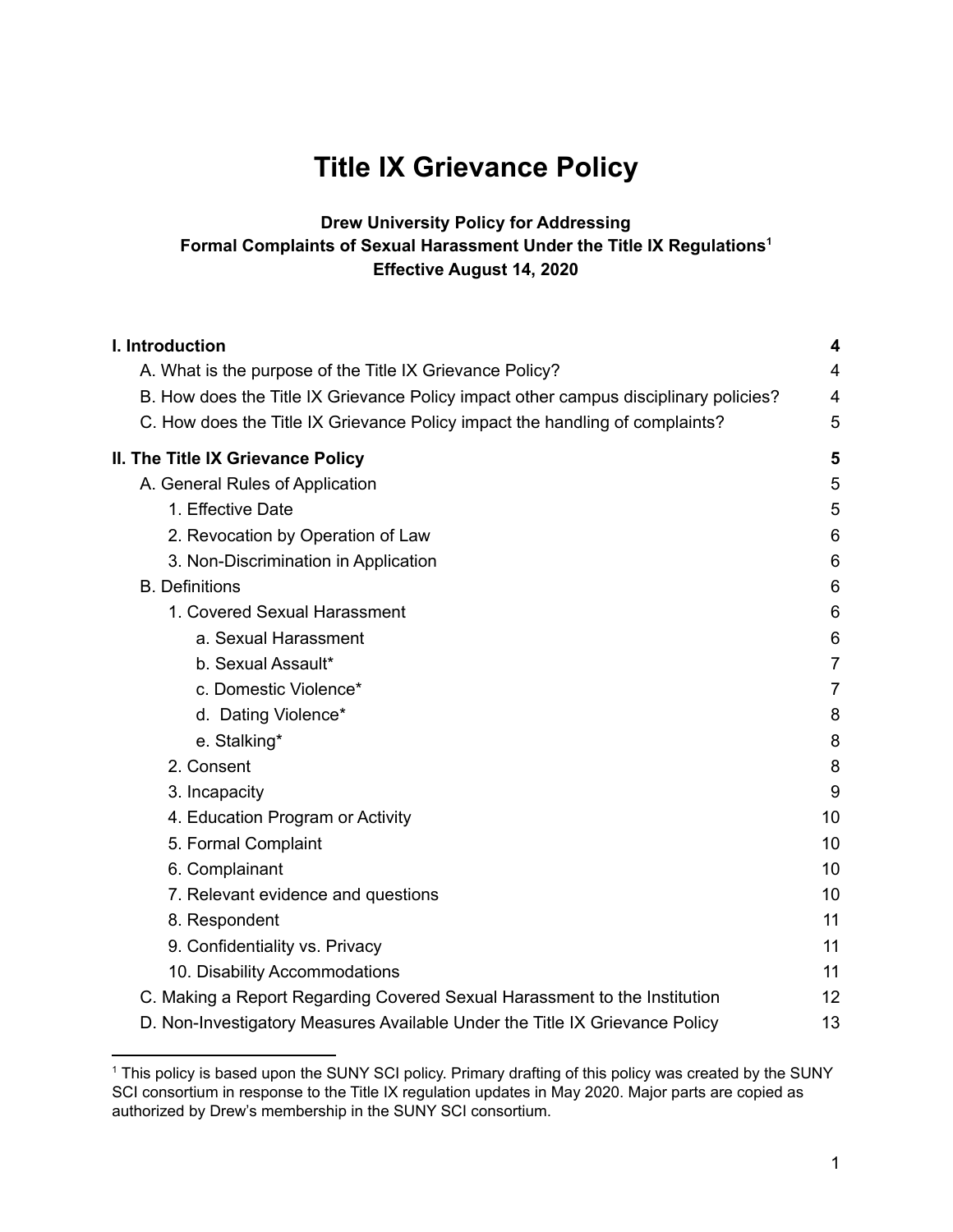| 1. Supportive Measures                                           | 13 |
|------------------------------------------------------------------|----|
| 2. Emergency Removal                                             | 13 |
| 3. Administrative Leave                                          | 14 |
| III. The Title IX Grievance Process                              | 14 |
| A. Filing a Formal Complaint                                     | 14 |
| 1. Multi-Party Situations                                        | 15 |
| <b>B.</b> Determining Jurisdiction                               | 15 |
| 1. Allegations Potentially Falling Under Two Policies            | 16 |
| 2. Mandatory Dismissal                                           | 16 |
| 3. Discretionary Dismissal                                       | 16 |
| 4. Notice of Dismissal                                           | 16 |
| 5. Notice of Removal                                             | 16 |
| C. Notice of Allegations                                         | 17 |
| 1. Contents of Notice                                            | 17 |
| 2. Ongoing Notice                                                | 18 |
| D. Advisor of Choice and Participation of Advisor of Choice      | 18 |
| 1. Notice of Meetings and Interviews                             | 19 |
| 2. Delays                                                        | 19 |
| E. Investigation                                                 | 19 |
| 1. General Rules of Investigations                               | 19 |
| a. Inspection and Review of Evidence                             | 20 |
| b. Inclusion of Evidence Not Directly Related to the Allegations | 21 |
| 2. Investigative Report                                          | 21 |
| F. Hearing                                                       | 22 |
| 1. General Rules of Hearings                                     | 22 |
| 2. Continuances or Granting Extensions                           | 22 |
| 3. Newly-discovered Evidence                                     | 22 |
| 4. Participants in the live hearing                              | 23 |
| a. Complainant and Respondent (The Parties)                      | 23 |
| b. The Decision-Maker                                            | 23 |
| c. Advisor of choice                                             | 24 |
| d. Witnesses                                                     | 24 |
| 5. Hearing Procedures                                            | 25 |
| 6. Live Cross-Examination Procedure                              | 25 |
| 7. Review of Recording                                           | 26 |
| G. Determination Regarding Responsibility                        | 26 |
| 1. Standard of Proof                                             | 26 |
| 2. General Considerations for Evaluating Testimony and Evidence  | 26 |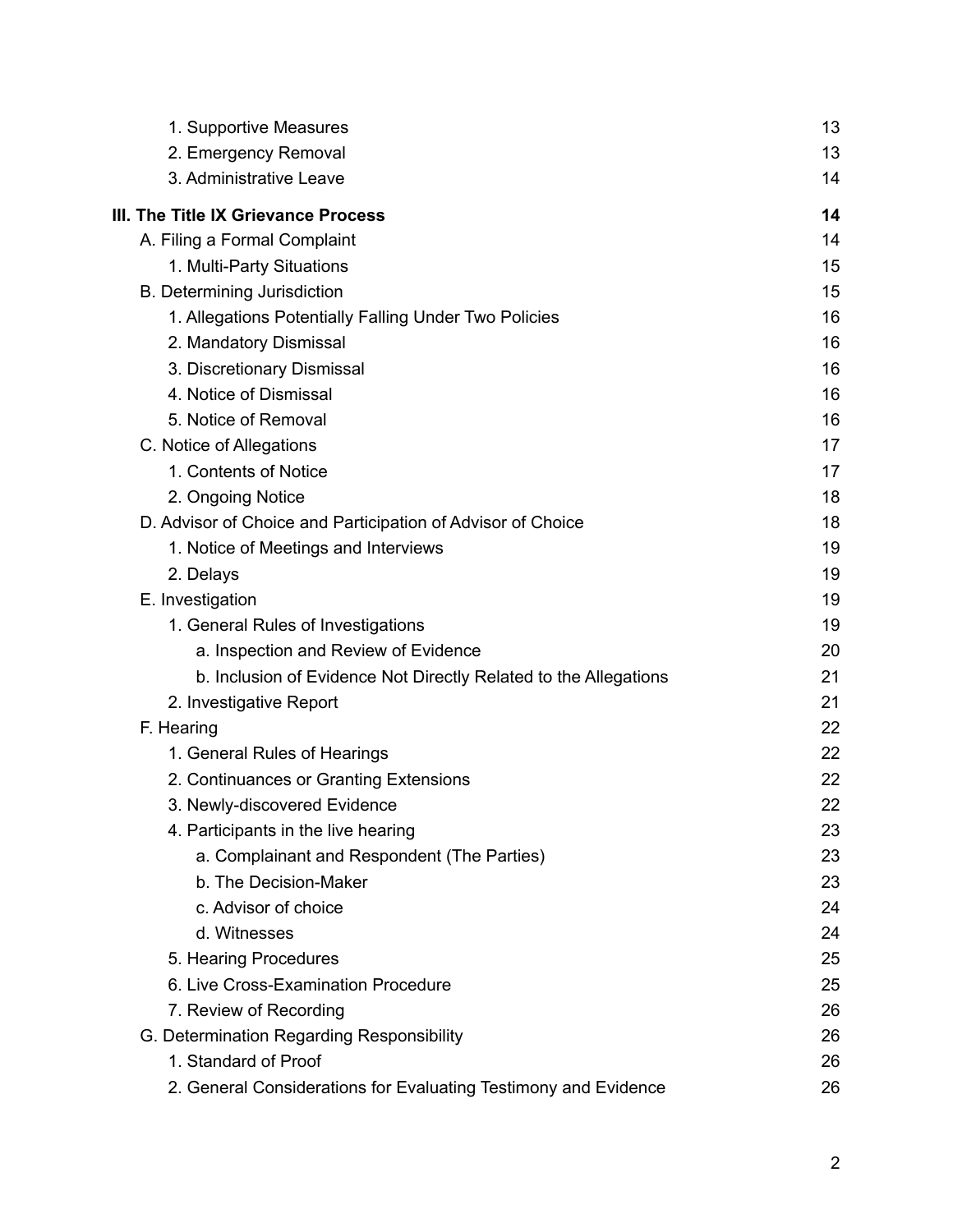| 3. Components of the Determination Regarding Responsibility | 27 |
|-------------------------------------------------------------|----|
| 4. Timeline of Determination Regarding Responsibility       | 28 |
| 5. Finality                                                 | 28 |
| H. Sanctions                                                | 28 |
| I. Appeals                                                  | 31 |
| 1. Appeal Procedures                                        | 31 |
| 2. Grounds for Appeal                                       | 31 |
| 3. Review of Appeal                                         | 32 |
| 4. Appeal Decision                                          | 32 |
| 5. Timeframe                                                | 33 |
| 6. Additional Considerations                                | 33 |
| J. Amnesty                                                  | 33 |
| K. Retaliation                                              | 33 |
| L. Recordkeeping                                            | 34 |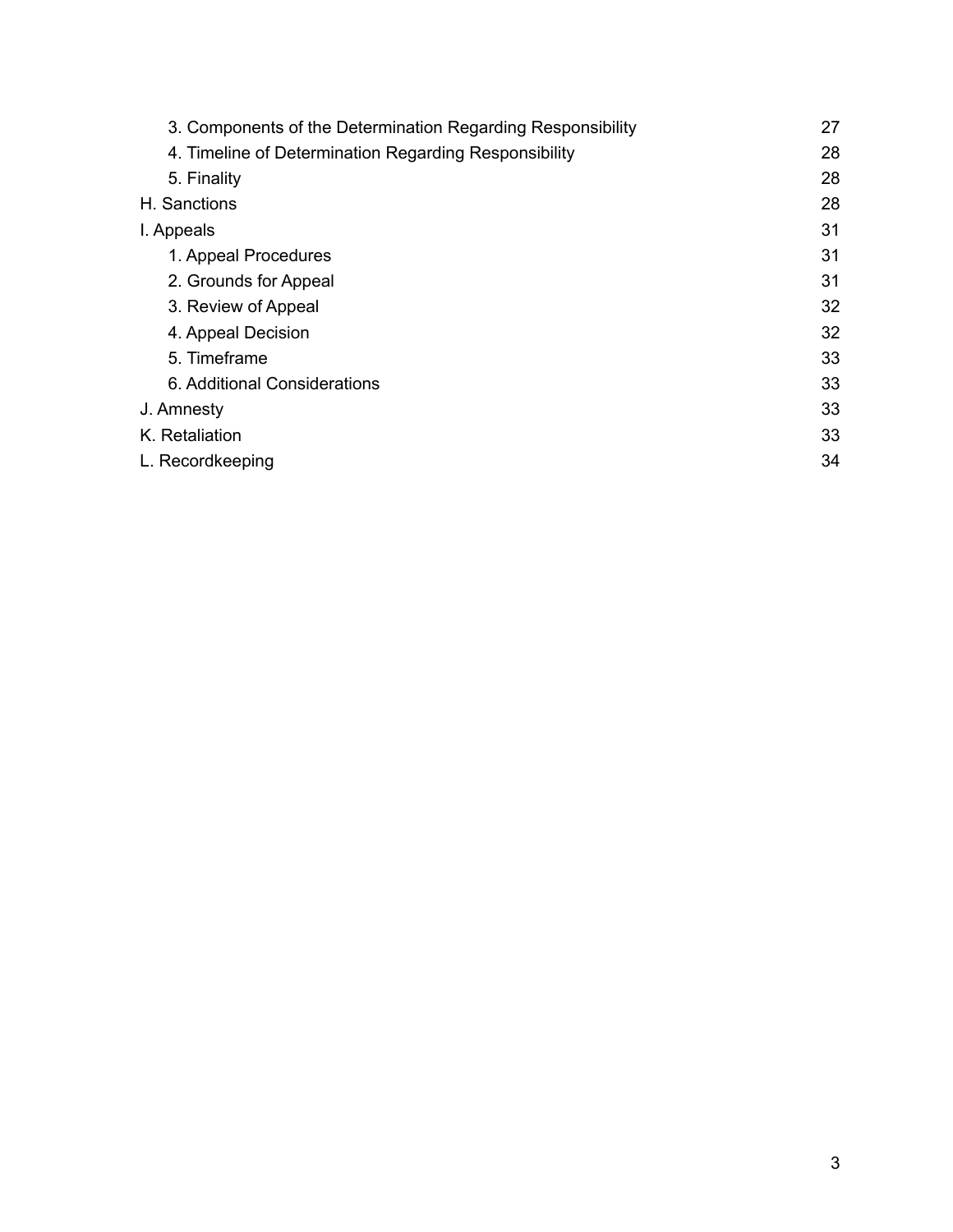# <span id="page-3-0"></span>**I. Introduction**

# <span id="page-3-1"></span>**A. What is the purpose of the Title IX Grievance Policy?**

Title IX of the Educational Amendments of 1972 prohibits any person in the United States from being discriminated against on the basis of sex in seeking access to any educational program or activity receiving federal financial assistance. The U.S. Department of Education, which enforces Title IX, has long defined the meaning of Title IX's prohibition on sex discrimination broadly to include various forms of sexual harassment and sexual violence that interfere with a student's ability to equally access our educational programs and opportunities.

On May 19, 2020, the U.S. Department of Education issued a Final Rule under Title IX of the Education Amendments of 1972 that:

- Defines the meaning of "sexual harassment" (including forms of sex-based violence)
- Addresses how this institution **must** respond to reports of misconduct falling within that definition of sexual harassment, and
- Mandates a grievance process that this institution **must** follow to comply with the law in these specific covered cases before issuing a disciplinary sanction against a person accused of sexual harassment.

*See*, 85 Fed. Reg. 30026 (May 19, 2020). The full text of the Final Rule and its extensive Preamble are available here: <http://bit.ly/TitleIXReg>

Based on the Final Rule, Drew University ("Drew") will implement the following Title IX Grievance Policy, effective August 14, 2020.

# <span id="page-3-2"></span>**B. How does the Title IX Grievance Policy impact other campus disciplinary policies?**

In recent years, "Title IX" cases have become a short-hand for any campus disciplinary process involving sex discrimination, including those arising from sexual harassment and sexual assault. Under the Final Rule, Drew must narrow both the geographic scope of its authority to act under Title IX and the types of "sexual harassment" that it must subject to its Title IX investigation and adjudication process. Incidents falling within the Final Rule's definition of sexual harassment will be investigated and, if appropriate, brought to a live hearing through the Title IX Grievance Policy defined below.

Drew remains committed to addressing any violations of its policies, even those not meeting the standards defined under the Title IX Final Rule.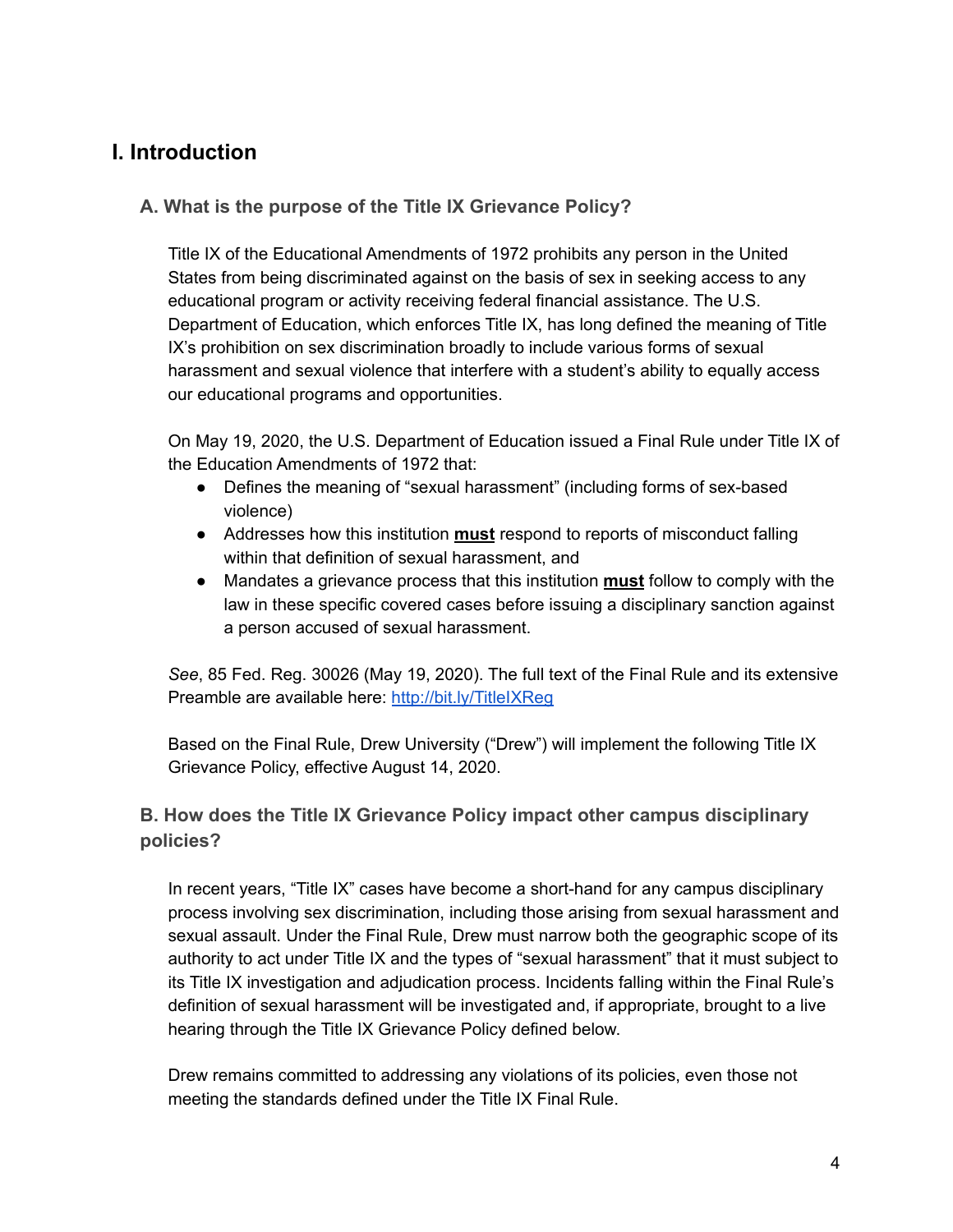Specifically, our campus has a **Student Code of [Conduct](http://www.drew.edu/policy/policies/all-policies/clsa-policies/)** for students, and an **Employee Handbook** for employees that defines certain behavior as a violation of campus policy. For students, any behavior listed in this policy, but falling outside of the TIX grievance jurisdiction, may be adjudicated as a violation of the Student Code of Conduct through the student conduct process. For employees, please refer to the employee disciplinary process and the following sections in the Employee Handbook: Relationships at Work §III.F., Non-Discrimination and Anti-Harassment §III.L. and Workplace Violence §III.N.

To the extent that alleged misconduct falls outside the Title IX Grievance Policy, or misconduct falling outside the Title IX Grievance Policy is discovered in the course of investigating covered Title IX misconduct, the institution retains authority to investigate and adjudicate the allegations under the policies and procedures defined within the Student Code of [Conduct](http://www.drew.edu/policy/policies/all-policies/clsa-policies/) and/or Employee Handbook through a separate grievance proceeding.

The elements established in the Title IX Grievance Policy under the Final Rule have no effect and are not transferable to any other Drew policy for any violation of the [Student](http://www.drew.edu/policy/policies/all-policies/clsa-policies/) Code of [Conduct](http://www.drew.edu/policy/policies/all-policies/clsa-policies/), employment policies, or any civil rights violation except as narrowly defined in this Policy. This Policy does not set a precedent for other policies or processes of Drew and may not be cited for or against any right or aspect of any other policy or process.

<span id="page-4-0"></span>**C. How does the Title IX Grievance Policy impact the handling of complaints?**

Our existing Title IX office and reporting structure remains in place. What has changed is the way our Title IX office will handle different types of reports arising from sexual misconduct, as detailed in full throughout Section 2.

# <span id="page-4-1"></span>**II. The Title IX Grievance Policy**

# <span id="page-4-3"></span><span id="page-4-2"></span>**A. General Rules of Application**

#### 1. Effective Date

The Title IX Grievance Policy will become effective on August 14, 2020, and will only apply to sexual harassment alleged to have occurred on or after August 14, 2020. Incidents of sexual harassment alleged to have occurred before August 14, 2020, will be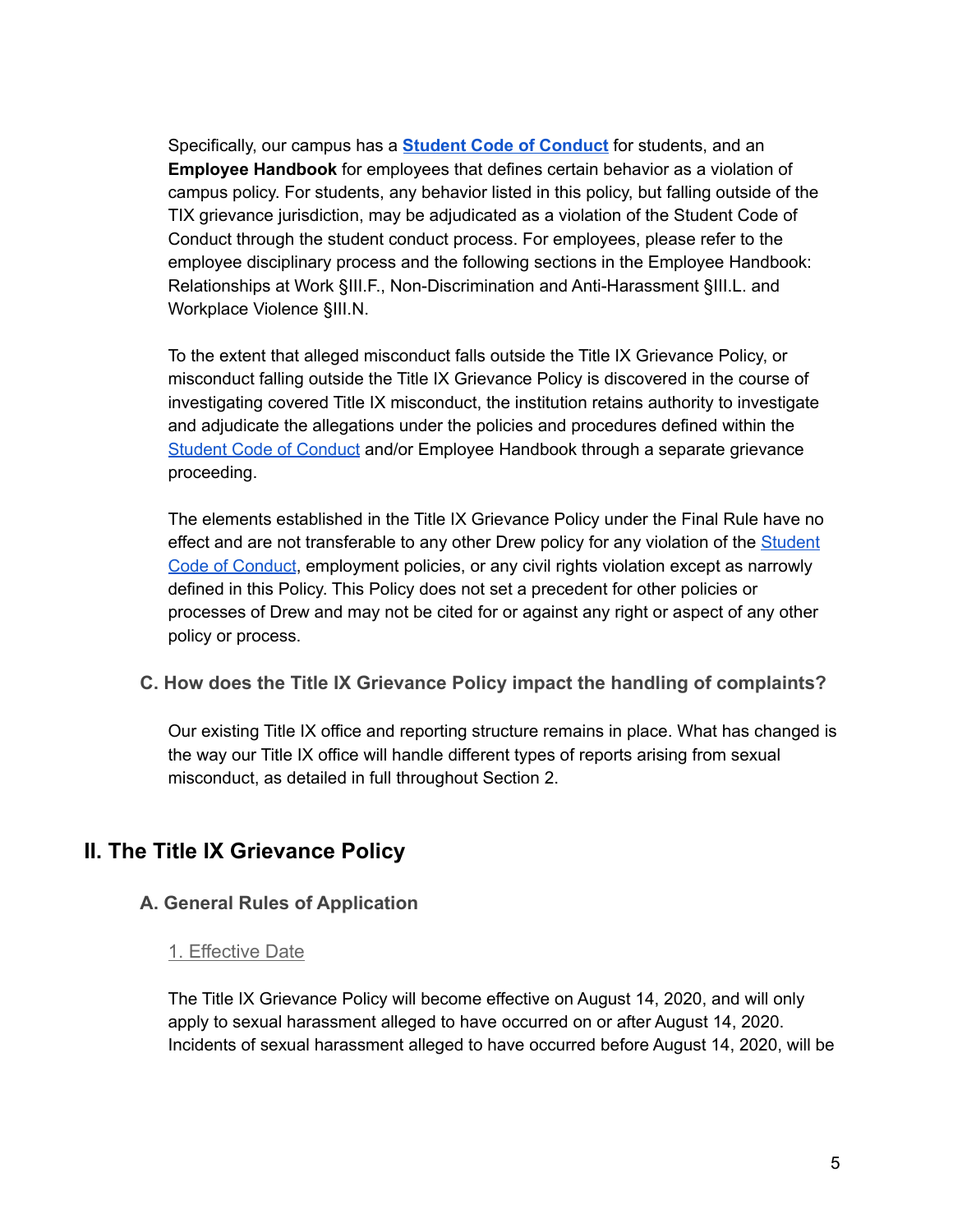investigated and adjudicated according to the process in place at the time the incident allegedly occurred.<sup>2</sup>

# <span id="page-5-0"></span>2. Revocation by Operation of Law

Should any portion of the Title IX Final Rule, 85 Fed. Reg. 30026 (May 19, 2020), be stayed or held invalid by a court of law, or should the Title IX Final Rule be withdrawn or modified to not require the elements of this policy, this policy, or the invalidated elements of this policy, will be deemed revoked as of the publication date of the opinion or order and for all reports after that date, as well as any elements of the process that occur after that date if a case is not complete by that date of opinion or order publication. Should the Title IX Grievance Policy be revoked in this manner, any conduct covered under the Title IX Grievance Policy shall be investigated and adjudicated under the existing Student Code of Conduct and/or Employee Handbook.

# <span id="page-5-1"></span>3. Non-Discrimination in Application

The requirements and protections of this policy apply equally regardless of sex, sexual orientation, gender identity, gender expression, or other protected classes covered by federal or state law. All requirements and protections are equitably provided to individuals regardless of such status or status as a Complainant, Respondent, or Witness. Individuals who wish to file a complaint about the institution's policy or process may contact the Department of Education's Office for Civil Rights using contact information available at [https://ocrcas.ed.gov/contact-ocr.](https://ocrcas.ed.gov/contact-ocr)

# <span id="page-5-2"></span>**B. Definitions**

# <span id="page-5-3"></span>1. Covered Sexual Harassment

<span id="page-5-4"></span>For the purposes of this Title IX Grievance Policy, "covered sexual harassment" includes any conduct on the basis of sex that satisfies one or more of the following:

**a. Sexual Harassment**

<sup>&</sup>lt;sup>2</sup> According to the Department of Education Office for Civil Rights Blog Post of August 5, 2020, "the Rule does not apply to schools' responses to sexual harassment that allegedly occurred prior to August 14, 2020. The Department will only enforce the Rule as to sexual harassment that allegedly occurred on or after August 14, 2020. With respect to sexual harassment that allegedly occurred prior to August 14, 2020, OCR will judge the school's Title IX compliance against the Title IX statute and the Title IX regulations in place at the time that the alleged sexual harassment occurred. In other words, the Rule governs how schools must respond to sexual harassment that allegedly occurs on or after August 14, 2020."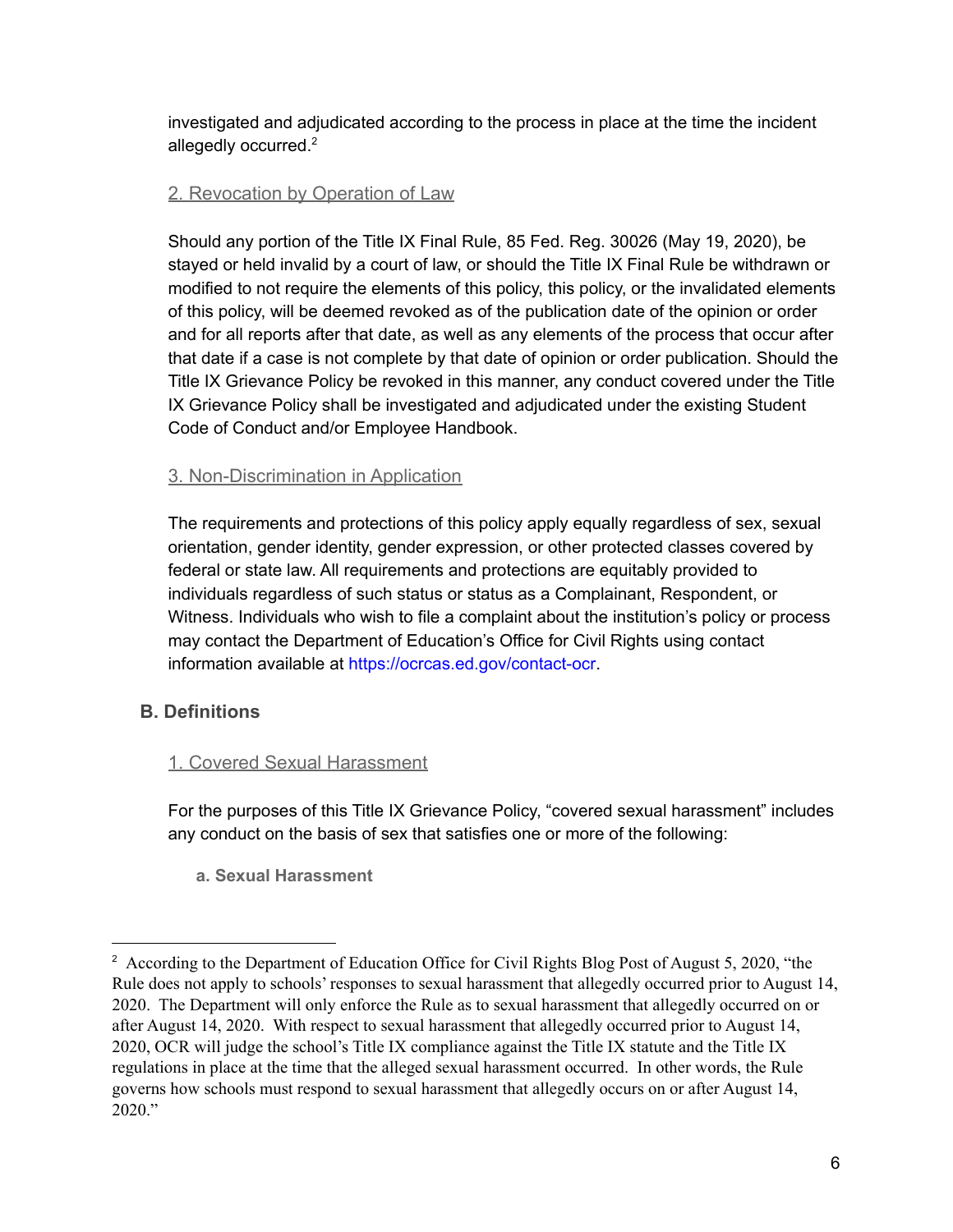1. An employee conditioning educational benefits on participation in unwelcome sexual conduct (i.e., quid pro quo);

2. Unwelcome conduct that a reasonable person would determine is so severe, pervasive, and objectively offensive that it effectively denies a person equal access to the educational institution's education program or activity;

#### <span id="page-6-0"></span>**b. Sexual Assault\***

Sexual assault (as defined in the Clery Act) includes any sexual act directed against another person, without the consent of the victim including instances where the victim is incapable of giving consent.

- 1. Non-Consensual Sexual Intercourse is defined as completed or attempted, sexual penetration, no matter how slight, of a person's vagina or anus, with any body part or object, or oral penetration by a sex organ of another person, without that person's effective consent.
- 2. Non-Consensual Sexual Contact is defined as the touching of the private body parts of another person for the purpose of sexual gratification, without that person's effective consent.
- 3. Sexual intercourse between persons who are related to each other within the degrees wherein marriage is prohibited by law.
- 4. Sexual intercourse with a person who is under the statutory age of consent.
- <span id="page-6-1"></span>**c. Domestic Violence\***

Domestic violence (as defined in the VAWA amendments to the Clery Act) includes any felony or misdemeanor crimes of violence committed by a current or former spouse or intimate partner of the victim, by a person with whom the victim shares a child in common, by a person who is cohabitating with or has cohabitated with the victim, as a spouse or intimate partner, by a person similarly situated to a spouse of the victim under New Jersey state laws or by any other person against an adult or minor victim who is protected from that person's acts under New Jersey state laws. NJ [Domestic](https://www.njsp.org/division/operations/domestic-violence-info.shtml) Violence definition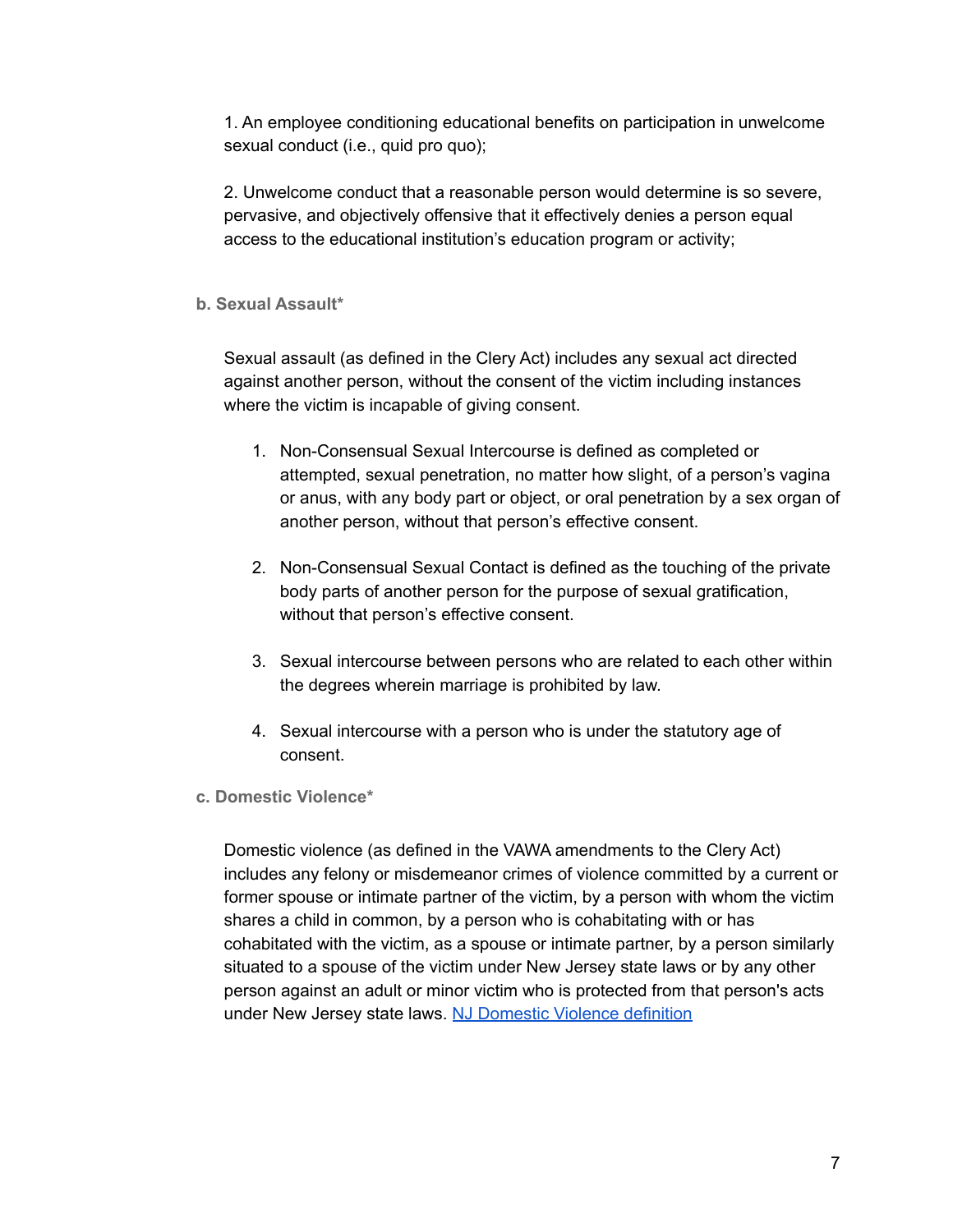<span id="page-7-0"></span>**d. Dating Violence\***

Dating violence (as defined in the Violence Against Women Act (VAWA) amendments to the Clery Act) includes any violence, or threatened act of violence, committed by a person:

- 1. who is or has been in a social relationship of a romantic or intimate nature with the victim; and
- 2. where the existence of such a relationship shall be determined based on a consideration of the following factors:
	- a. The length of the relationship;
	- b. The type of relationship; and
	- c. The frequency of interaction between the persons involved in the relationship.
- <span id="page-7-1"></span>**e. Stalking\***

Stalking (as defined in the VAWA amendments to the Clery Act) is engaging in a course of conduct directed at a specific person that would cause a reasonable person to:

- 1. fear for their safety or the safety of others; or
- 2. suffer substantial emotional distress.

"Course of Conduct" means two or more acts, including, but not limited to, acts in which the stalker directly, indirectly, or through third parties, by any action, method, device, or means, follows, monitors, observes, surveils, threatens, or communicates to or about a person, or interferes with a person's property.

Note that conduct that does not meet one or more of these criteria may still be prohibited under the Student Code of [Conduct](http://www.drew.edu/policy/policies/all-policies/clsa-policies/) and/or Employee Handbook.

\*Alleged conduct which constitutes a violation of University policy but does not fall within the definition of sexual harassment under the Final Rule will be referred to the appropriate process for investigation and adjudication and, if appropriate, may be processed through theTitle IX Grievance Policy below.

#### <span id="page-7-2"></span>2. Consent

For the purposes of this Title IX Grievance Policy, "consent" is clear, informed, and freely given. It is communicated by mutually understandable words or actions which indicate a willingness to participate in mutually agreed upon sexual activity by persons of legal age.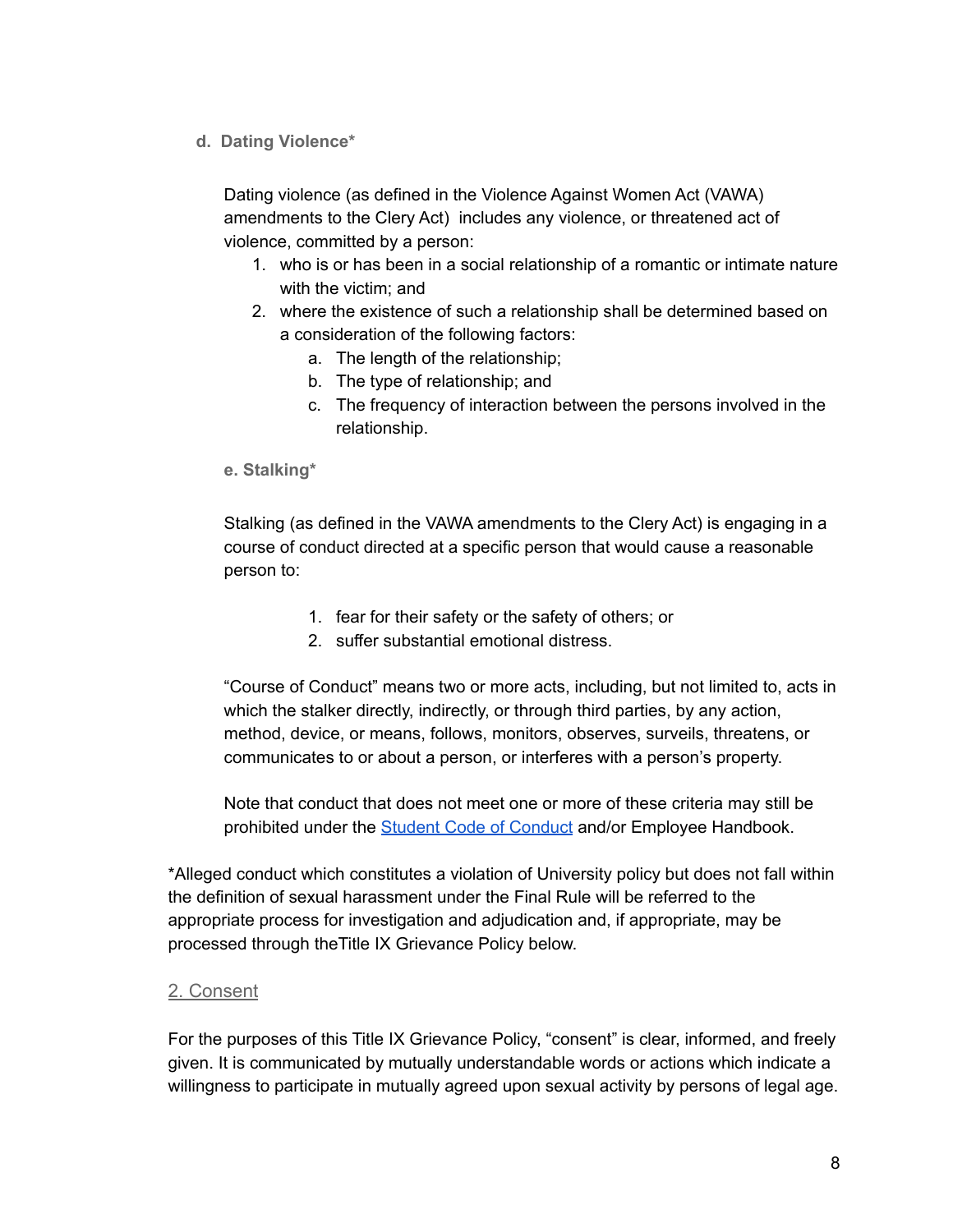Consent cannot be effective when it results from threat of physical force, intimidation, or coercion. Those who are incapacitated as a result of alcohol or other drug consumption (voluntary or involuntary), or those who are unconscious, unaware or otherwise physically helpless or mentally disabled are unable to provide consent. Effective consent to one form of sexual activity cannot imply consent to other sexual acts. A previous relationship or previous consent, including a dating relationship or previous sexual involvement, does not imply consent to future sexual acts. Consent may be withdrawn by either party at any time by an outward demonstration through words or actions effectively indicating intent to end sexual activity. In New Jersey, a person must be 16 years of age to legally consent to sexual activity. A person cannot give consent to sexual activity with someone who has "the duty to care" for them unless they are over the age of 18. Individuals that fall into "the duty to care" category would include parents or guardians, and those in any type of formal supervisory role.

#### <span id="page-8-0"></span>3. Incapacity

Incapacity means an individual, who for any reason, is not capable of making a rational, reasonable decision because he or she lacks the ability to understand the who, what, when, where, why or how of their sexual interaction. Incapacity may result from involuntary physical restraint. Incapacity can arise from voluntary or involuntary alcohol or drug use, or from ingestion of any other substances sometimes referred to as date rape drugs.

The addition of drugs, including but not limited to, prescription drugs, high-proof alcohol, or over the counter medication, to anything that can be ingested, is prohibited under this policy. A person who engages in sexual activity with someone who is mentally or physically incapacitated as a result of alcohol or other drug use,or is unconscious, is in violation of this policy.

Sexual interaction while incapacitated as a result of drugs or alcohol represents a threat to the well-being of persons engaging in sexual acts and can result in charges of sexual misconduct, including claims that a party was unable to provide effective consent to sexual acts. Use of alcohol or other drugs by the person complained against will not excuse behavior that violates this Policy or diminish his/her responsibility.

Possession of date rape drugs or other incapacitating substances is a serious criminal offense under the laws of the State of New Jersey and violates University standards and policies. Administering alcohol or any drug to another person for the purpose of inducing incapacity, in order to engage in sexual misconduct, is in violation of this Policy. Such conduct, whether alone, or in concert with others, is a crime, and represents a serious breach of community norms and standards and, if a person is found responsible, may result in expulsion.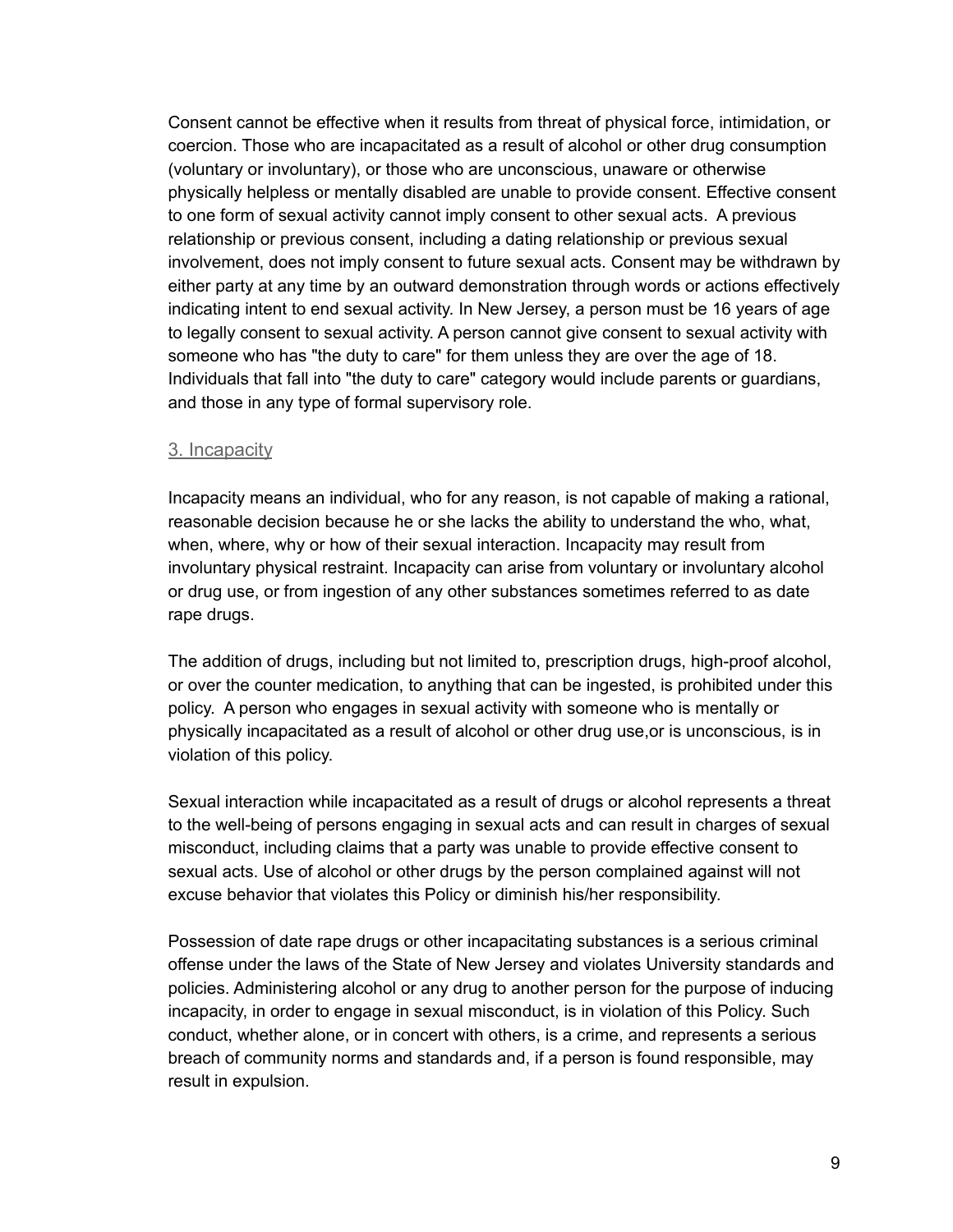# <span id="page-9-0"></span>4. Education Program or Activity

For the purposes of this Title IX Grievance Policy, Drew's education program or activity" includes:

- Any on-campus premises.
- Any off-campus premises that Drew has substantial control over. This includes buildings or property owned or controlled by a recognized student organization.
- Activity occurring within computer and internet networks, digital platforms, and computer hardware or software owned or operated by, or used in the operations of Drew's programs and activities over which Drew has substantial control.

# <span id="page-9-1"></span>5. Formal Complaint

For the purposes of this Title IX Grievance Policy, "formal complaint" means a document – including an electronic submission - filed by a complainant with a signature or other indication that the complainant is the person filing the formal complaint, or signed by the Title IX Coordinator, alleging sexual harassment against a respondent about conduct within Drew's education program or activity and requesting initiation of the procedures consistent with the Title IX Grievance Policy to investigate the allegation of sexual harassment.

# <span id="page-9-2"></span>6. Complainant

For the purposes of this Title IX Grievance Policy, Complainant means any individual who has reported being or is alleged to be the victim of conduct that could constitute covered sexual harassment as defined under this policy.

# <span id="page-9-3"></span>7. Relevant evidence and questions

"Relevant" evidence and questions refer to any questions and evidence that tends to make an allegation of sexual harassment more or less likely to be true.

"Relevant" evidence and questions do not include the following types of evidence and questions, which are deemed "irrelevant" at all stages of the Title IX Grievance Process:

- Evidence and questions about the complainant's sexual predisposition or prior sexual behavior unless:
	- o They are offered to prove that someone other than the respondent committed the conduct alleged by the complainant, or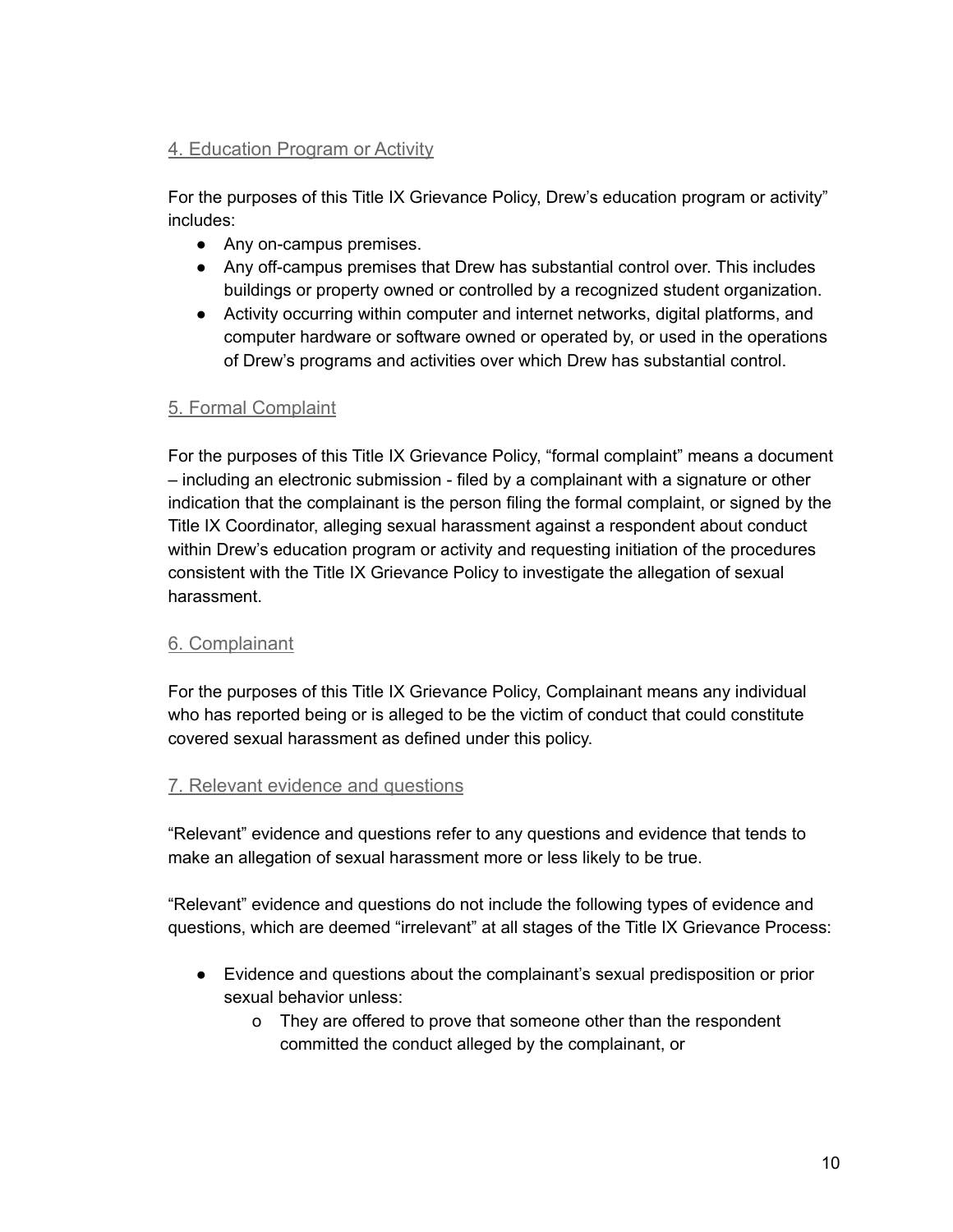- o They concern specific incidents of the complainant's prior sexual behavior with respect to the respondent and are offered to prove consent. 34 C.F.R. § 106.45(6)(i).
- Evidence and questions that constitute, or seek disclosure of, information protected under a legally-recognized privilege.
	- o Confidential and legally privileged resources are commonly identified as counseling services, health services and the chaplain. You can find their contact information on our [website](https://www.drew.edu/titleix-eeo-aa/about-us/file-a-report/).
- Any party's medical, psychological, and similar records unless the party has given voluntary, written consent. 85 Fed. Reg. 30026, 30294 (May 19, 2020).

#### <span id="page-10-0"></span>8. Respondent

For the purposes of this Title IX Grievance policy, Respondent means any individual who has been reported to be the perpetrator of conduct that could constitute covered sexual harassment as defined under this policy.

#### <span id="page-10-1"></span>9. Confidentiality vs. Privacy

Consistent with the Student Code of Conduct and/or Employee Handbook, communications made in confidence to a person with a legal privilege in the course of their professional work means that person cannot disclose the matter to anyone, including law enforcement and university officials, unless there is a risk of harm or permission is granted. As stated above, confidential and legally privileged resources are commonly identified as counseling services, health services, chaplain and attorney-client privileges. You can find their contact information on our [website.](https://www.drew.edu/titleix-eeo-aa/about-us/file-a-report/)

References made to *privacy* mean Drew offices and employees who cannot guarantee confidentiality will maintain privacy to the greatest extent possible, and information disclosed will be relayed only as necessary to investigate and/or seek a resolution and to notify the Title IX Coordinator or designee, who is responsible for tracking patterns and spotting systemic issues. Drew will limit the disclosure as much as practicable, even if the Title IX Coordinator determines that the request for confidentiality cannot be honored.

#### <span id="page-10-2"></span>10. Disability Accommodations

This Policy does not alter any institutional obligations under federal disability laws including the Americans with Disabilities Act of 1990, and Section 504 of the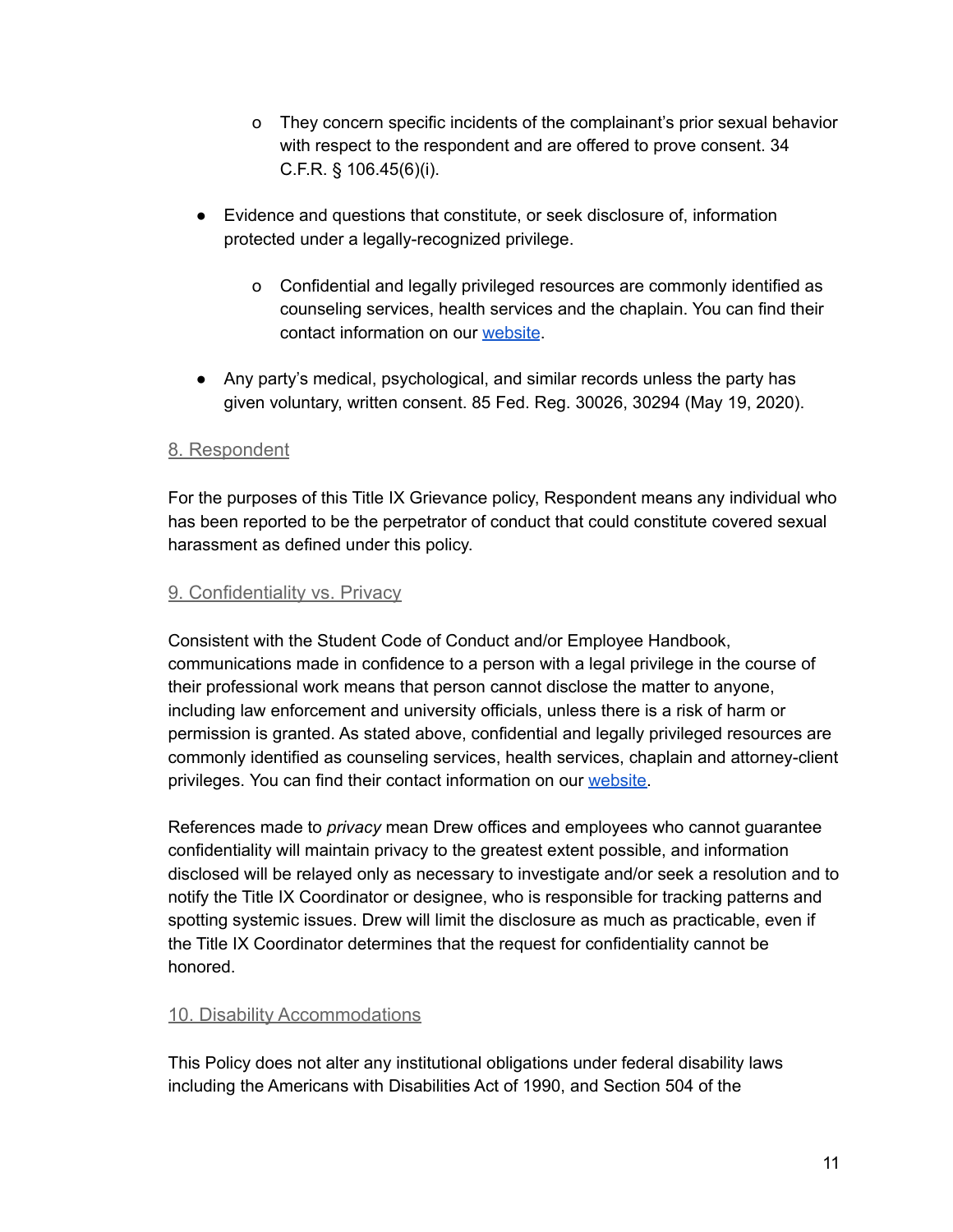Rehabilitation Act of 1973. Parties may request reasonable accommodations for disclosed disabilities to the Title IX Coordinator at any point before or during the Title IX Grievance Process that do not fundamentally alter the Process. The Title IX Coordinator will not affirmatively provide disability accommodations that have not been specifically requested by the Parties, even where the Parties may be receiving accommodations in other institutional programs and activities.

# <span id="page-11-0"></span>**C. Making a Report Regarding Covered Sexual Harassment to the Institution**

Any person may report sex discrimination, including sexual harassment (whether or not the person reporting is the person alleged to be the victim of conduct that could constitute sex discrimination or sexual harassment), in person, by mail, by telephone, or by electronic mail, using the contact information listed for the Title IX Coordinator, or by any other means that results in the Title IX Coordinator receiving the person's verbal or written report.

Contact Information for the Title IX Coordinator:

Cynthia L. Garrett Title IX Coordinator & Lead Investigator Ehinger Center 147 cgarrett@drew.edu or [titleixofficer@drew.edu](mailto:titleixofficer@drew.edu) (973) 408-3635

Reports may also be submitted online through a [private](https://cm.maxient.com/reportingform.php?DrewUniv&layout_id=2) form. Reports, no matter how submitted, may be made at any time (including during non-business hours) by using the [reporting](https://cm.maxient.com/reportingform.php?DrewUniv&layout_id=2) form, telephone number or [electronic](http://titleixofficer@drew.edu) mail address, or by mail to the office address listed for the Title IX Coordinator.

The following additional Officials will provide *privacy*, but not confidentiality:

● **Deputy Title IX Coordinators:** All individuals are able to obtain resources or report an alleged violation of this policy to the Title IX Coordinator, or any Deputy Coordinator. You can find them on our [website](https://www.drew.edu/titleix-eeo-aa/about-us/title-ix-staff/).

The following Officials may provide *confidentiality*:

- **● On-Campus Confidential Reporting for Students**
	- The McClintock Center for Counseling and Psychological Services, Holloway Annex, (973) 408-398
	- Health Services, Holloway Annex, (973) 408-3414
	- University Chaplain, Seminary Hall, (973) 408-3718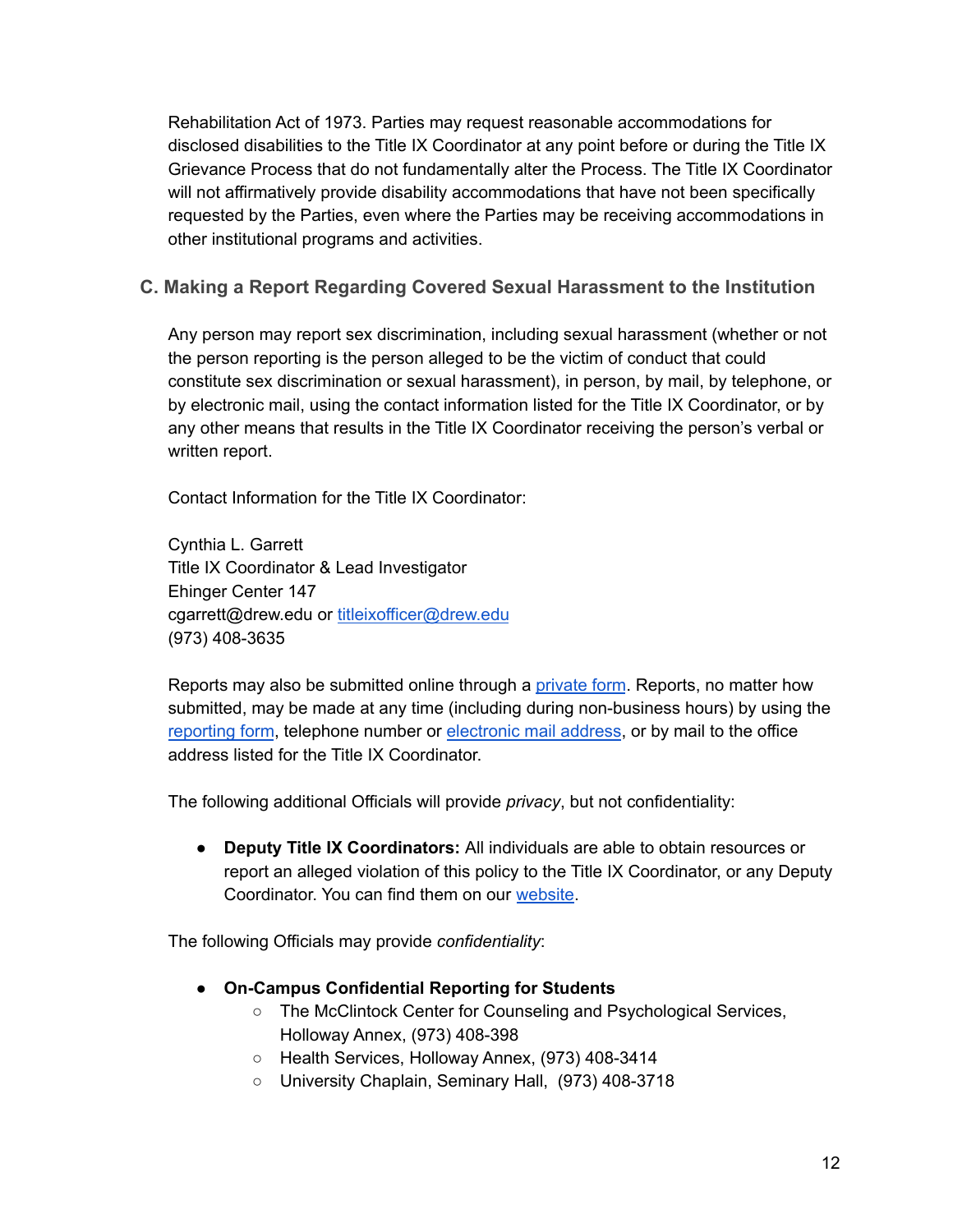#### ● **On-Campus Confidential Reporting for Employees**

○ University Chaplain, Seminary Hall, (973) 408-3718

Students and employees may always report to Law Enforcement. Drew University strongly encourages persons exposed to sexual or relationship violence to report those offenses to the Madison Police Department (973) 593-3000 or the Morris County Prosecutor's Office (973) 625-6200. Drew staff can provide assistance in making such reports or contacts. In most circumstances, excluding domestic violence, which can include dating violence, law enforcement will not pursue criminal charges without a complainant's consent or cooperation. If you choose to solely report to off-campus Law Enforcement, Law Enforcement will not typically notify the Title IX Coordinator.

# <span id="page-12-1"></span><span id="page-12-0"></span>**D. Non-Investigatory Measures Available Under the Title IX Grievance Policy**

#### 1. Supportive Measures

Complainants (as defined above), who report allegations that could constitute covered sexual harassment under this policy, have the right to receive supportive measures from Drew regardless of whether they desire to file a complaint. Supportive measures are non-disciplinary and non-punitive, and a request for reconsideration of an imposed supportive measure should be addressed to the person who imposed the measure. As appropriate, supportive measures may include, but not be limited to:

- counseling
- education
- extensions of deadlines or other course-related adjustments
- modifications of work, class or other set or self established schedules<sup>3</sup> or situations
- campus escort services
- restrictions on contact between the parties (no contact orders)
- changes in work or housing locations, with or without conditional restrictions including check in/out requirements
- leaves of absence
- increased security and monitoring of certain areas of the campus

#### <span id="page-12-2"></span>2. Emergency Removal

Drew retains the authority to remove a respondent from Drew's program or activity on an emergency basis, where Drew (1) undertakes an individualized safety and risk analysis

<sup>&</sup>lt;sup>3</sup> Changes or modifications to academic, curricular, and other school activities, including changes to class schedules, the award of incompletes, a drop/add of courses without penalty, extension of deadlines, and alternative methods of attending class,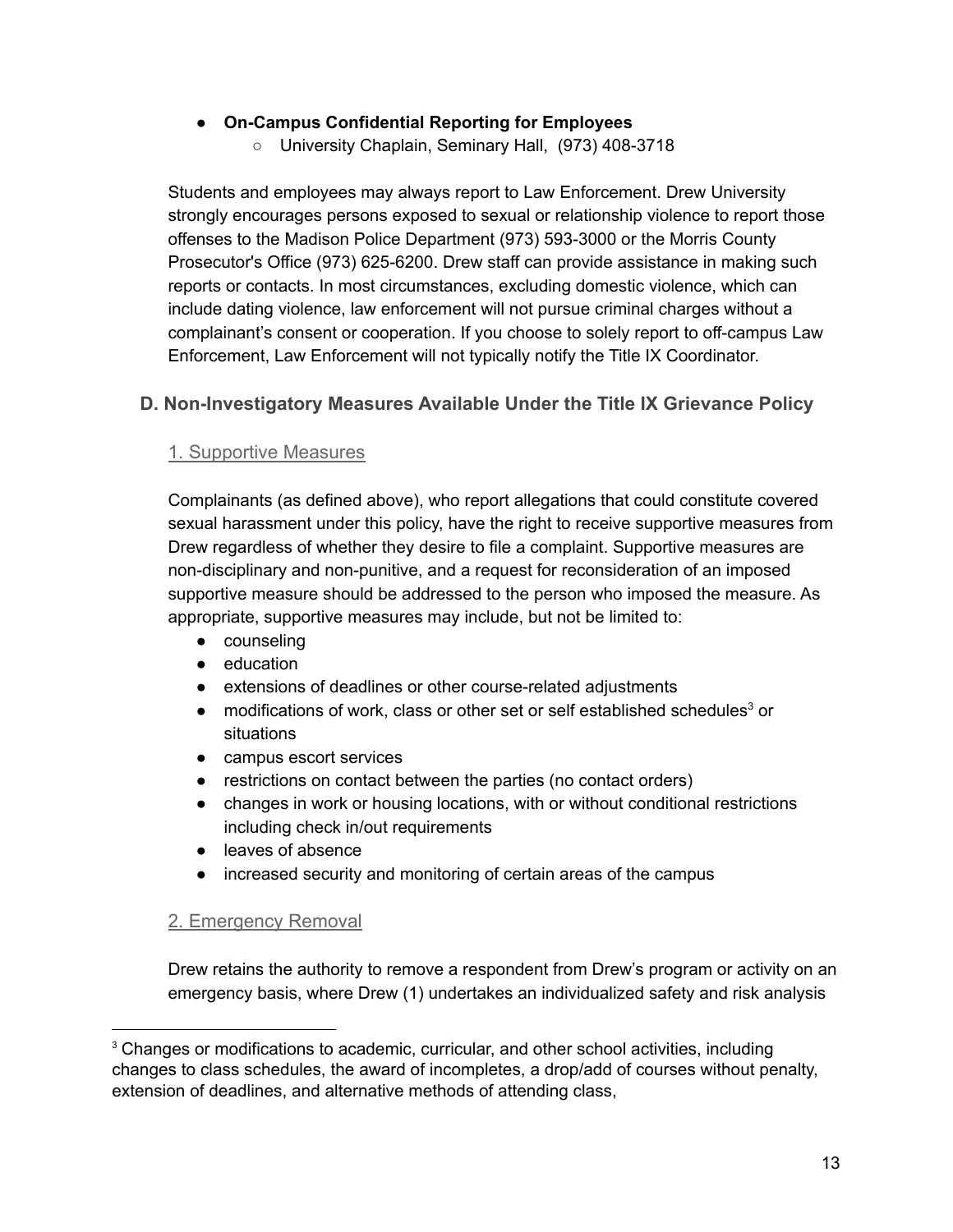and (2) determines that an immediate threat to the physical health or safety of any student or other individual arising from the allegations of covered sexual harassment justifies a removal.

If Drew determines such removal is necessary, the respondent will be provided notice and an opportunity to challenge the decision immediately following the removal. This challenge should be submitted in writing, via email and include any information relevant to challenging the initial finding for removal. The challenge will be heard by an individual designated by the Title IX Coordinator at the time of removal, with the relevant expertise.

#### <span id="page-13-0"></span>3. Administrative Leave

Drew retains the authority to place a non-student employee respondent on administrative leave during the Title IX Grievance Process, consistent with Drew's Employee Handbook.

# <span id="page-13-1"></span>**III. The Title IX Grievance Process**

A formal report or complaint of sexual harassment will be initially evaluated by the Title IX Coordinator or designee, through the steps outlined below. A continuation in the process, or referral to another process, does not constitute a determination that a policy has been violated.

In lieu of seeking a formal complaint and resolution, parties may be able to receive a remedy through an alternative resolution process. Additionally, a complainant who files a Formal Complaint may elect, at any time, to address the matter through the Institution's Informal Resolution Process.

# <span id="page-13-2"></span>**A. Filing a Formal Complaint**

The timeframe for the Title IX Grievance Process begins with the filing of a Formal Complaint. The Grievance Process will be concluded within a reasonably prompt manner, and no longer than ninety (90) business days after the filing of the Formal Complaint, provided that the Process may be extended for a good reason, including but not limited to the absence of a party, a party's advisor, or a witness; concurrent law enforcement activity; or the need for language assistance or accommodation of disabilities. The procedure for applying for extensions is described below.

To file a Formal Complaint, a complainant must provide the Title IX Coordinator a written, signed complaint describing the facts alleged. Complainants are only able to file a Formal Complaint under this Policy if they are currently participating in, or attempting to participate in, the education programs or activities of Drew, including as an employee.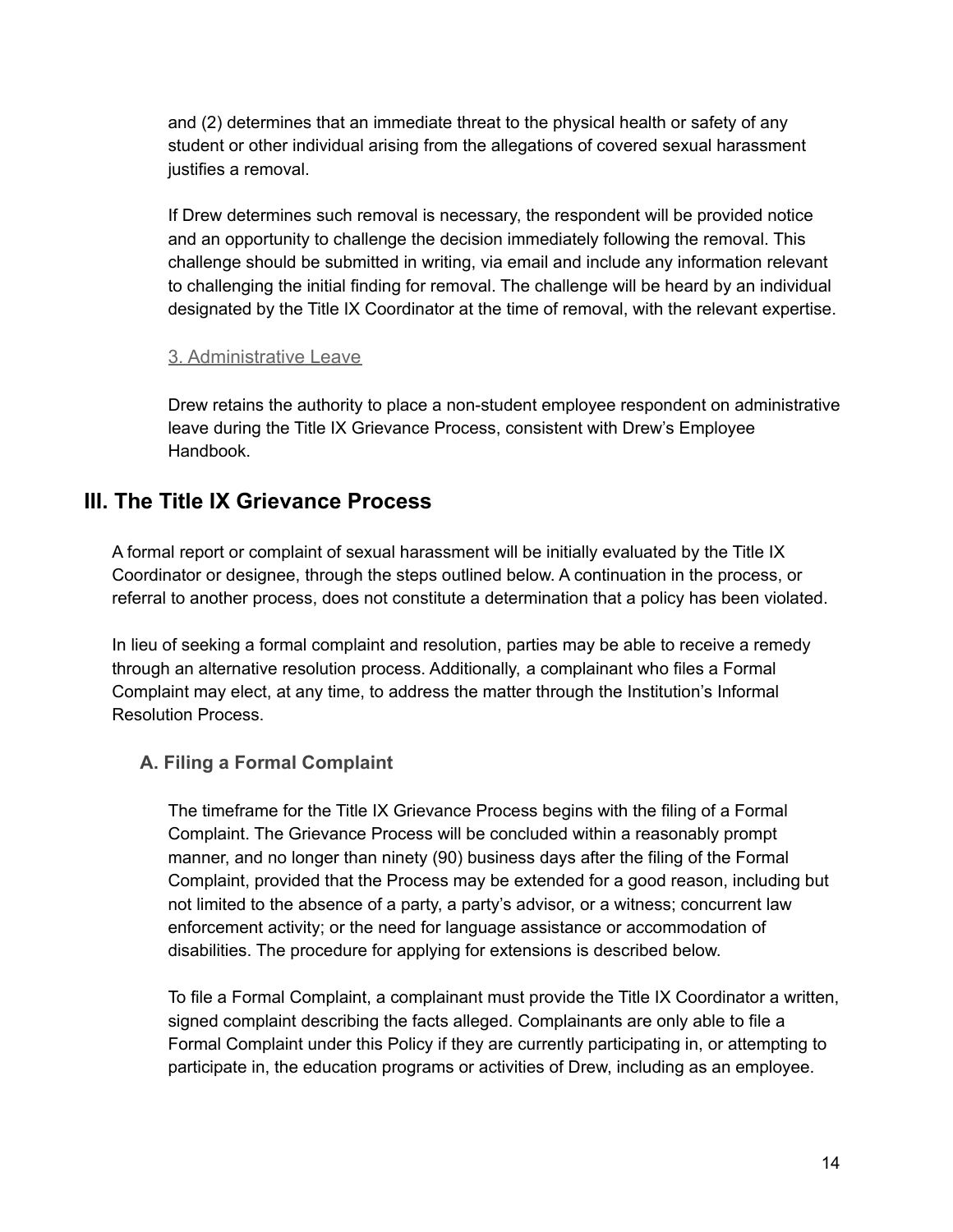For complainants who do not meet this criteria, the University will utilize existing policy in the **Student Code of [Conduct](http://www.drew.edu/policy/policies/all-policies/clsa-policies/) and/or the Employee Handbook.** 

If a complainant does not wish to make a Formal Complaint, the Title IX Coordinator may determine a Formal Complaint is necessary. Drew will inform the complainant of this decision in writing, and the complainant need not participate in the process further but will receive all notices issued under this Policy and Process.

Nothing in the Title IX Grievance Policy, or any Drew policy prevents a complainant from seeking the assistance of state or local law enforcement alongside the appropriate on-campus process.

#### <span id="page-14-0"></span>1. Multi-Party Situations

Drew may consolidate Formal Complaints alleging covered sexual harassment against more than one respondent, or by more than one complainant against one or more respondents, or by one party against the other party, where the allegations of covered sexual harassment arise out of the same facts or circumstances.

#### <span id="page-14-1"></span>**B. Determining Jurisdiction**

The Title IX Coordinator, or designee, will determine if the Title IX Grievance Process should apply to a Formal Complaint. The Process will apply when all of the following elements are met, in the reasonable determination of the Title IX Coordinator:

- The conduct is alleged to have occurred on or after August 14, 2020;
- The conduct is alleged to have occurred in the United States\*;
- The conduct is alleged to have occurred in Drew's Education Program or Activity\*; and
- The alleged conduct, if true, would constitute covered sexual harassment as defined in this policy.

If all of the elements are met, Drew will investigate the allegations according to the Grievance Process.

*\*Please note:* In situations where the alleged conduct falls within the definition of "sexual harassment" under the Final Rule, yet does not meet the jurisidictional requirements to be considered a Title IX violation such conduct will be investigated and, if appropriate, may be processed through theTitle IX Grievance Policy below.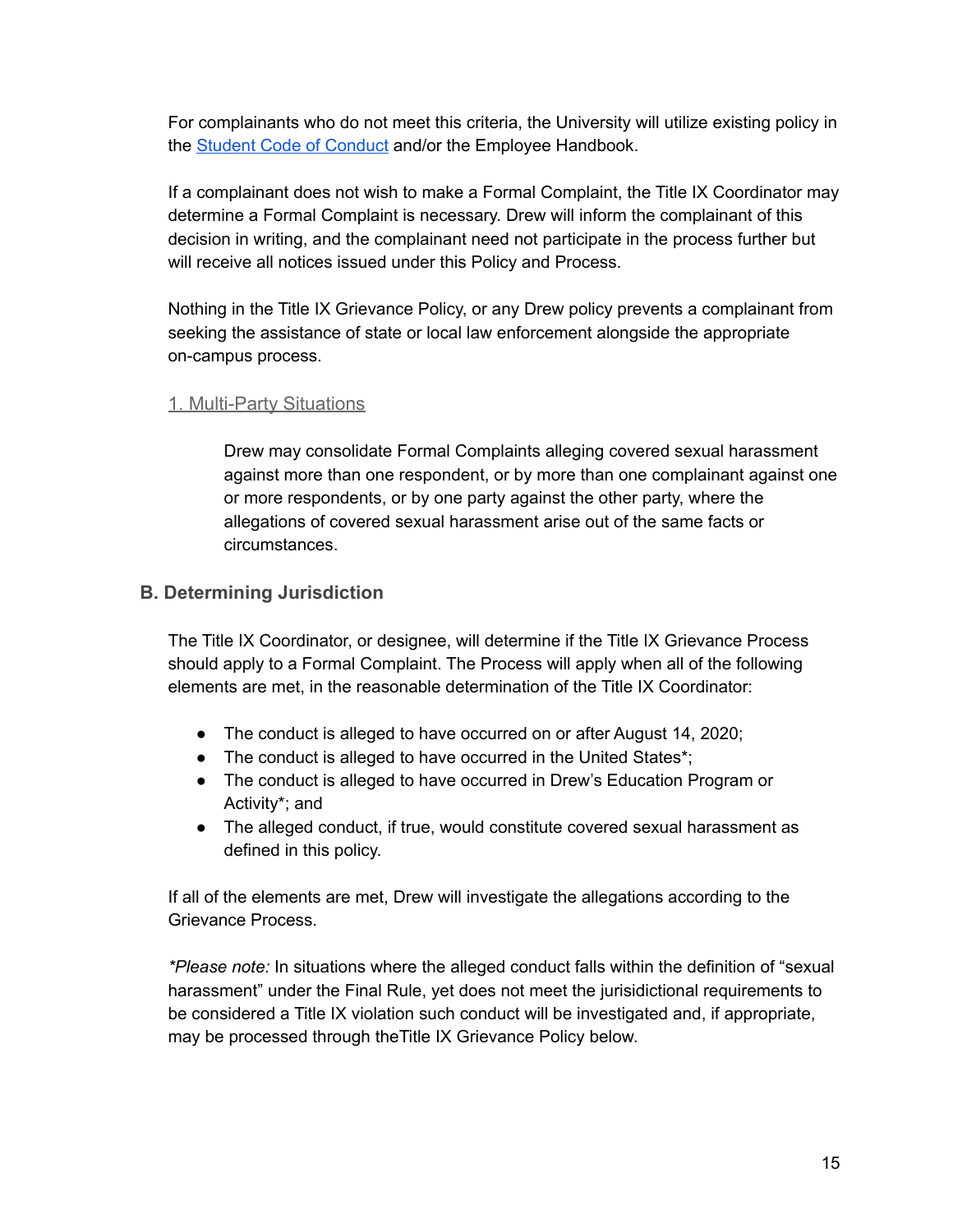# <span id="page-15-0"></span>1. Allegations Potentially Falling Under Two Policies

*If* the alleged conduct, if true, includes conduct that would constitute covered sexual harassment and conduct that would not constitute covered sexual harassment, the Title IX Grievance Process will be applied in the investigation and adjudication of all of the allegations.

# <span id="page-15-1"></span>2. Mandatory Dismissal

If any one of these elements are not met, the Title IX Coordinator, or designee, will notify the parties that the Formal Complaint is being dismissed for the purposes of the Title IX Grievance Policy. Each party may appeal this dismissal using the procedure outlined in "Appeals," below.

# <span id="page-15-2"></span>3. Discretionary Dismissal

The Title IX Coordinator, or designee, may dismiss a Formal Complaint brought under the Title IX Grievance Policy, or any specific allegations raised within that Formal Complaint, at any time during the investigation or hearing, if:

- A complainant notifies the Title IX Coordinator in writing that they would like to withdraw the Formal Complaint or any allegations raised in the Formal Complaint;
- The respondent is no longer enrolled or employed by Drew; or,
- If specific circumstances prevent Drew from gathering evidence sufficient to reach a determination regarding the Formal Complaint or allegations within the Formal Complaint.

Any party may appeal a dismissal determination using the process set forth in "Appeals," below.

# <span id="page-15-3"></span>4. Notice of Dismissal

Upon reaching a decision that the Formal Complaint will be dismissed, the institution will promptly send written notice of the dismissal of the Formal Complaint or any specific allegation within the Formal Complaint, and the reason for the dismissal, simultaneously to the parties through their institutional email accounts. It is the responsibility of parties to maintain and regularly check their email accounts.

# <span id="page-15-4"></span>5. Notice of Removal

Upon dismissal for the purposes of Title IX, Drew retains discretion to utilize the [Student](http://www.drew.edu/policy/policies/all-policies/clsa-policies/) Code of [Conduct](http://www.drew.edu/policy/policies/all-policies/clsa-policies/) and/or Employee Handbook to determine if a violation has occurred. If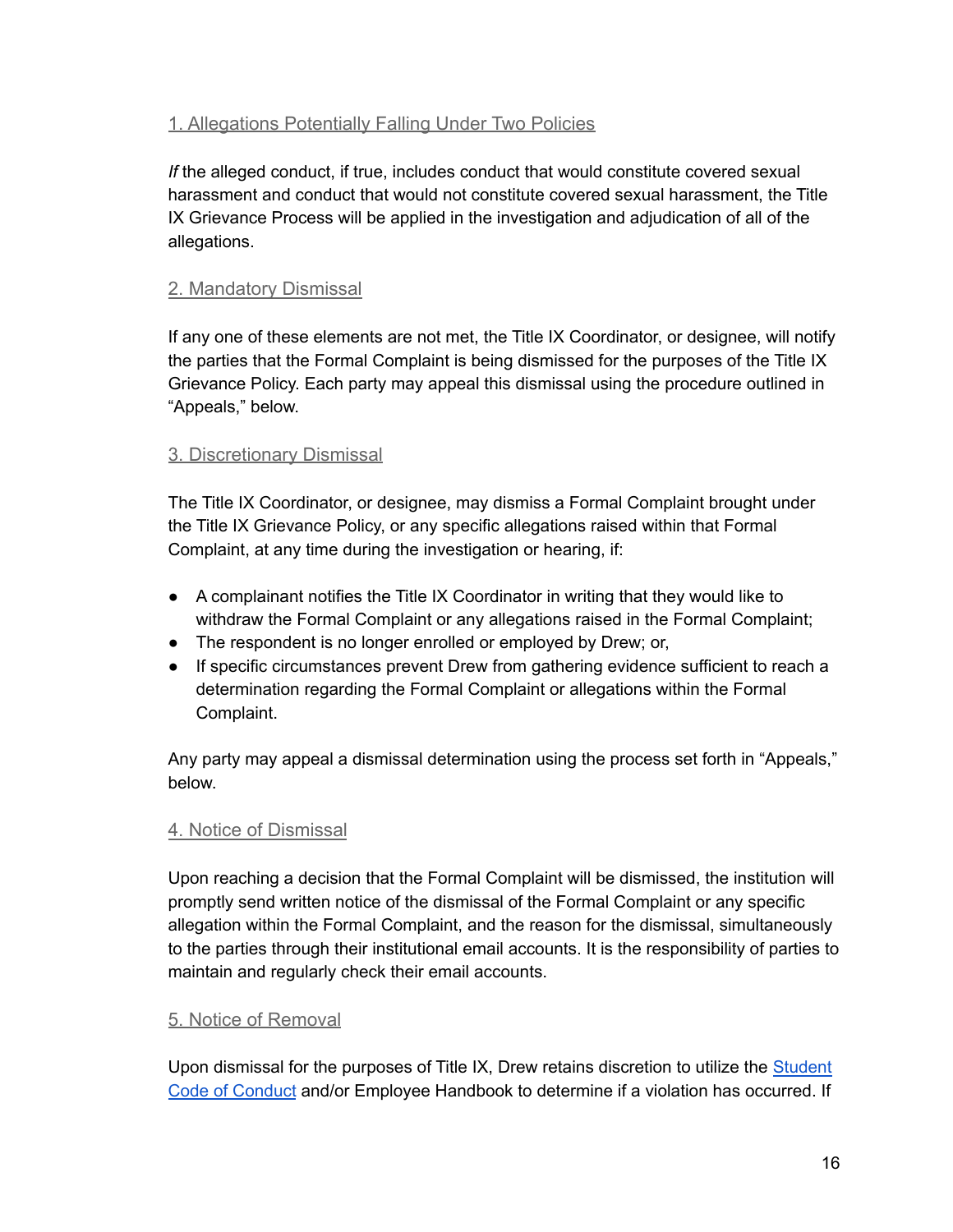so, Drew will promptly send written notice of the dismissal of the Formal Complaint under the Title IX Grievance Process and removal of the allegations to the conduct process.

#### <span id="page-16-0"></span>**C. Notice of Allegations**

The Title IX Coordinator will draft and provide the Notice of Allegations to any party to the allegations of sexual harassment. Such notice will occur as soon as practicable, after the institution receives a Formal Complaint of the allegations.

The parties will be notified via their institutional email accounts if they are a student or employee, and by other reasonable means if they are neither.

The institution will provide sufficient time for the parties to review the Notice of Allegations and prepare a response before any initial interview.

The Title IX Coordinator, or designee, may determine that the Formal Complaint must be dismissed on the mandatory grounds identified above, and will issue a Notice of Dismissal. If such a determination is made, any party to the allegations of sexual harassment identified in the Formal Complaint will receive the Notice of Dismissal in conjunction with, or in separate correspondence after, the Notice of Allegations.

### <span id="page-16-1"></span>1. Contents of Notice

The Notice of Allegations will include the following:

- Notice of the institution's Title IX Grievance Process including any informal resolution process and a hyperlink to a copy of the process.
- Notice of the allegations potentially constituting covered sexual harassment, and sufficient details known at the time the Notice is issued, such as the identities of the parties involved in the incident, if known, including the complainant; the conduct allegedly constituting covered sexual harassment; and the date and location of the alleged incident, if known.
- A statement that the respondent is presumed not responsible for the alleged conduct and that a determination regarding responsibility is made at the conclusion of the grievance process.
- $\bullet$  A statement that the parties may have an advisor of their choice, who may be, but is not required to be, an attorney, as required under 34 C.F.R. § 106.45(b)(5)(iv);
- A statement that before the conclusion of the investigation, the parties may inspect and review evidence obtained as part of the investigation that is directly related to the allegations raised in the Formal Complaint, including the evidence upon which the institution does not intend to rely in reaching a determination regarding responsibility, and evidence that both tends to prove or disprove the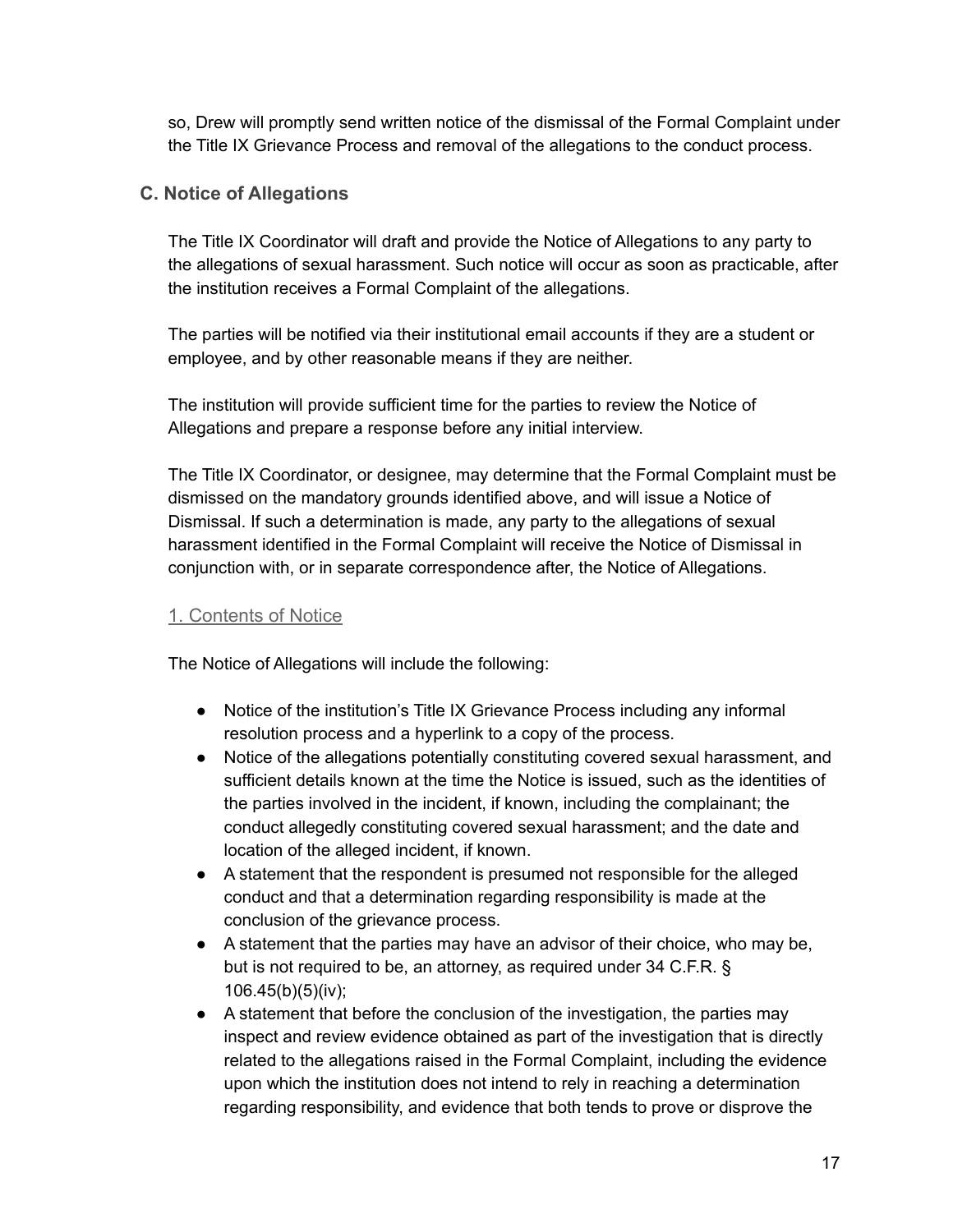allegations, whether obtained from a party or other source, as required under 34 C.F.R.  $\S$  106.45(b)(5)(vi);

● This policy shall not be used to bring frivolous or malicious charges against students, faculty or staff members. In addition, all parties are expected to provide truthful and accurate statements during the process. Knowingly submitting false statements or information during the process may result in additional disciplinary actions brought by the university.

#### <span id="page-17-0"></span>2. Ongoing Notice

If, in the course of an investigation, the institution decides to investigate allegations about the complainant or respondent that are not included in the Notice of Allegations and are otherwise covered "sexual harassment" falling within the Title IX Grievance Policy, the institution will notify the parties whose identities are known of the additional allegations by their institutional email accounts or other reasonable means.

The parties will be provided sufficient time to review the additional allegations to prepare a response before any initial interview regarding those additional charges.

# <span id="page-17-1"></span>**D. Advisor of Choice and Participation of Advisor of Choice**

Drew will provide the parties equal access to advisors and support persons; any restrictions on advisor participation will be applied equally.

Students participating as Complainant or Respondent in this process may be accompanied by an Advisor of Choice to any meeting or hearing to which they are required or are eligible to attend. The Advisor of Choice is not an advocate. Except where explicitly stated by this Policy, as consistent with the Final Rule, Advisors of Choice shall not participate directly in the process, with the exception of cross-examination, as per standard policy and practice of Drew.

Drew will not intentionally schedule meetings or hearings on dates where the Advisors of Choice for all parties are not available, provided that the Advisors act reasonably in providing available dates and work collegially to find dates and times that meet all schedules.

Drew's obligations to investigate and adjudicate in a prompt timeframe under Title IX and other college policies apply to matters governed under this Policy, and Drew cannot agree to extensive delays solely to accommodate the schedule of an Advisor of Choice. The determination of what is reasonable shall be made by the Title IX Coordinator or designee. Drew will not be obligated to delay a meeting or hearing under this process more than five (5) business days due to the unavailability of an Advisor of Choice, and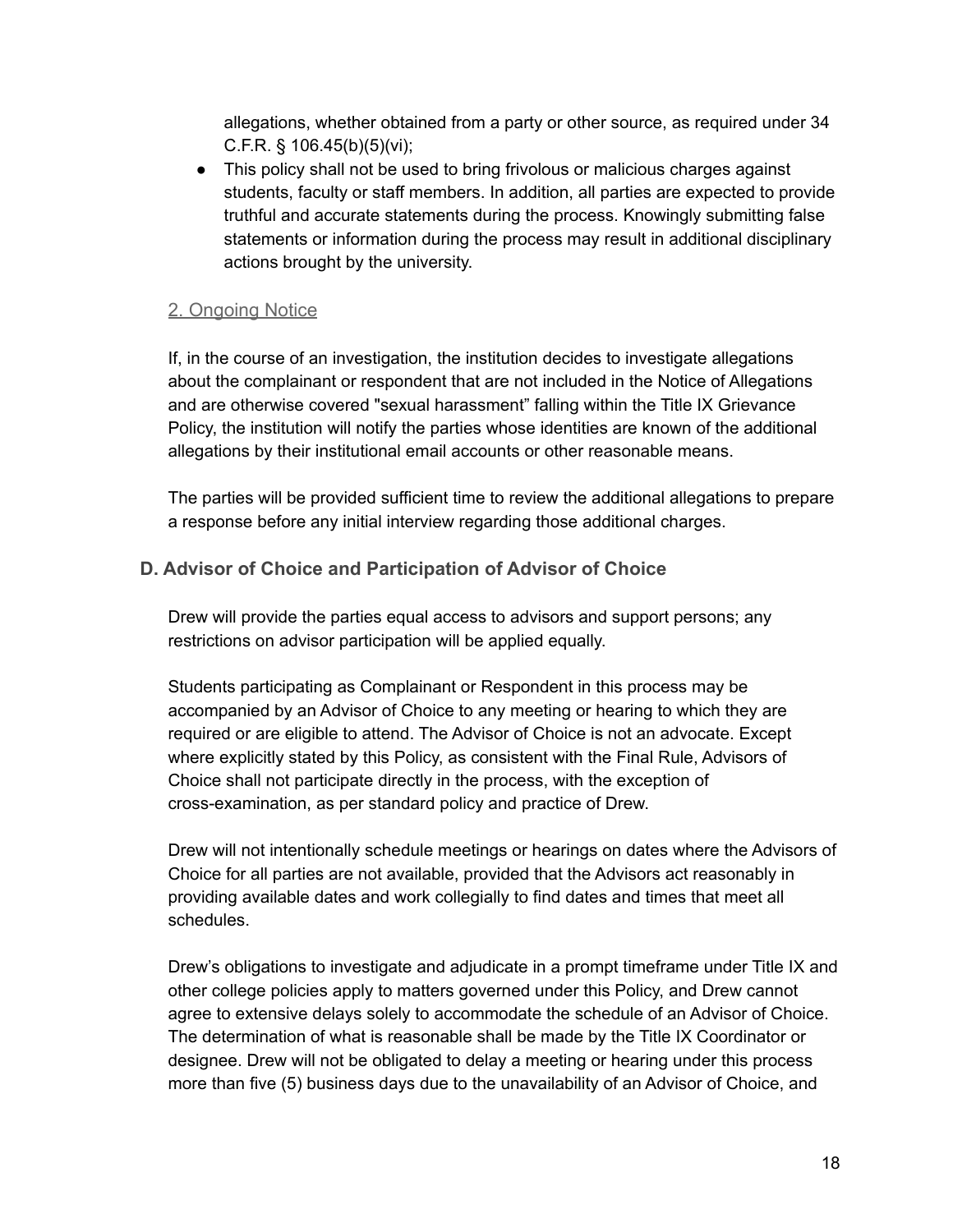may offer the party the opportunity to obtain a different Advisor of Choice or utilize one provided by Drew.

#### <span id="page-18-0"></span>1. Notice of Meetings and Interviews

Drew will provide, to a party whose participation is invited or expected, written notice of the date, time, location, participants, and purpose of all hearings, investigative interviews, or other meetings with a party, with sufficient time for the party to prepare to participate.

#### <span id="page-18-1"></span>2. Delays

Each party may request a one-time delay in the Grievance Process of up to five (5) business days for good cause (granted or denied in the sole judgment of the Title IX Coordinator, Director of Student Conduct, or designee) provided that the requestor provides reasonable notice and the delay does not overly inconvenience other parties.

For example, a request to take a five day pause made an hour before a hearing for which multiple parties and their advisors have traveled to and prepared for shall generally not be granted, while a request for a five day pause in the middle of investigation interviews to allow a party to obtain certain documentary evidence shall generally be granted.

The Title IX Coordinator, or designee, shall have sole judgment to grant further pauses in the Process.

# <span id="page-18-2"></span>**E. Investigation**

#### <span id="page-18-3"></span>1. General Rules of Investigations

Investigator(s) designated by the Title IX Coordinator will perform an investigation under a reasonably prompt timeframe of the conduct alleged to constitute covered sexual harassment after issuing the Notice of Allegations.

Drew, and not the parties, has the burden of proof and the burden of gathering evidence, i.e. the responsibility of showing a violation of this Policy has occurred. This burden does not rest with either party, and either party may decide not to share their account of what occurred or may decide not to participate in an investigation or hearing. This does not shift the burden of proof away from Drew and does not indicate responsibility.

Drew cannot access, consider, or disclose medical records without a waiver from the party (or parent, if applicable) to whom the records belong or of whom the records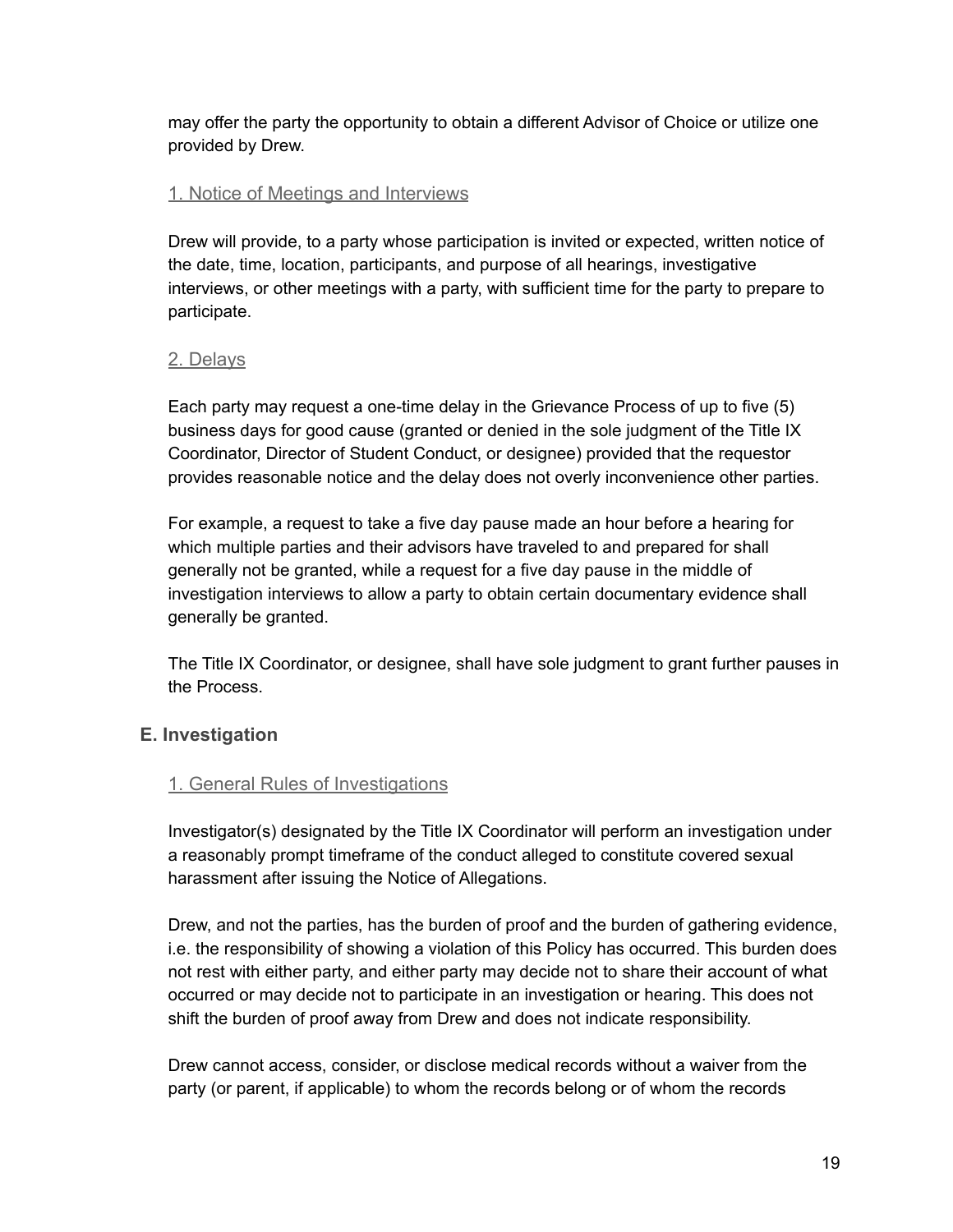<span id="page-19-0"></span>include information. Drew will provide an equal opportunity for the parties to present witnesses, including fact and expert witnesses, and other inculpatory and exculpatory evidence, (i.e. evidence that tends to prove and disprove the allegations) as described below.

**a. Inspection and Review of Evidence**

Prior to the completion of the investigation, the parties will have an equal opportunity to inspect and review the evidence obtained through the investigation. The purpose of the inspection and review process is to allow each party the equal opportunity to meaningfully respond to the evidence prior to conclusion of the investigation.

Evidence that will be available for inspection and review by the parties will be any evidence that is directly related to the allegations raised in the Formal Complaint. It will include any:

i. Evidence that is relevant, even if that evidence does not end up being relied upon by the institution in making a determination regarding responsibility;

ii. Inculpatory or exculpatory evidence (i.e. evidence that tends to prove or disprove the allegations) that is directly related to the allegations, whether obtained from a party or other source.

All parties must submit any evidence they would like the investigator to consider prior to when the parties' time to inspect and review evidence begins. See, 85 Fed. Reg. 30026, 30307 (May 19, 2020).

Drew will send the evidence made available to each party and each party's advisor, if any, to inspect and review through an electronic format or a hard copy. Drew is not under an obligation to use any specific process or technology to provide the evidence and shall have the sole discretion in terms of determining format and any restrictions or limitations on access.

The parties will have ten (10) business days to inspect and review the evidence and submit a written response by email to the investigator. The investigator will consider the parties' written responses before completing the Investigative Report.

The institution will provide copies of the parties' written responses to the investigator to all parties and their advisors, if any. See, 85 Fed. Reg. 30026, 30307 (May 19, 2020)*.*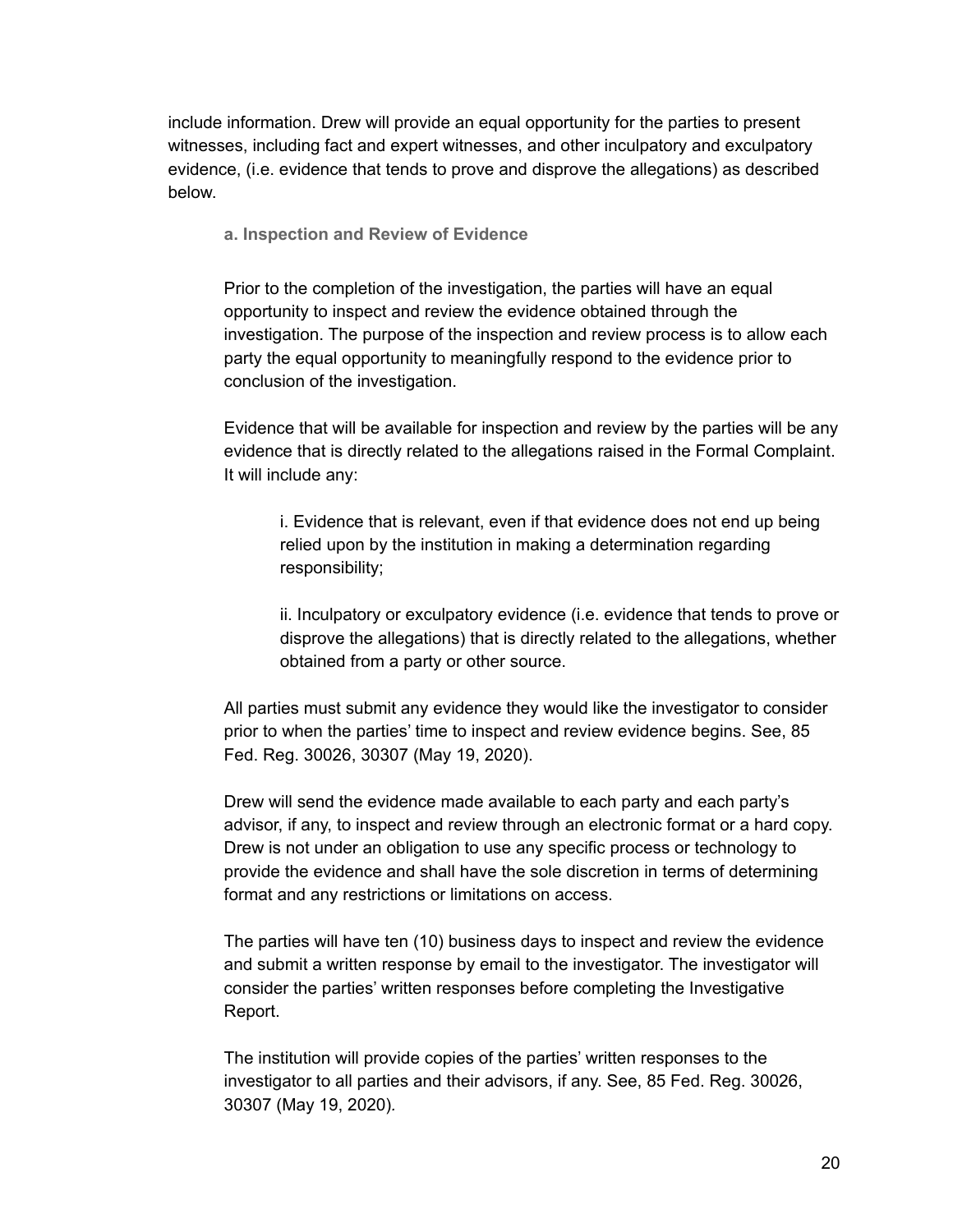Following the initial inspection and review of evidence, and before the investigator completes their Investigative Report, if either party has additional evidence that they would like to submit for consideration, Drew may provide the parties an additional five (5) business days to provide such additional evidence, previously not included, that is in response to their inspection and review of the evidence. Drew may then provide the parties another five (5) business days to inspect, review, and respond to the party's additional evidence through a written response to the investigator. Those written responses may be disclosed to the parties. See, 85 Fed. Reg. 30026, 30307 (May 19, 2020).

Any evidence subject to inspection and review will be available at any hearing, including for purposes of cross-examination.

The parties and their advisors must sign an agreement not to disseminate any of the evidence subject to inspection and review, or use such evidence for any purpose unrelated to the Title IX grievance process. See, 85 Fed. Reg. 30026, 30435 (May 19, 2020).

The parties and their advisors agree not to photograph or otherwise copy the evidence. See, 85 Fed. Reg. 30026, 30435 (May 19, 2020).

<span id="page-20-0"></span>**b. Inclusion of Evidence Not Directly Related to the Allegations**

Evidence obtained in the investigation that is determined in the reasoned judgment of the investigator not to be directly related to the allegations in the Formal Complaint will not be disclosed, or may be appropriately redacted before the parties' inspection to avoid disclosure of personally identifiable information of a student. Any evidence obtained in the investigation that is kept from disclosure or appropriately redacted will be documented in a "privilege log" that may be reviewed by the parties and their advisors, if any. See, 85 Fed. Reg. 30026, 30438 (May 19, 2020).

#### <span id="page-20-1"></span>2. Investigative Report

Investigator(s) designated by the Title IX Coordinator will create an Investigative Report that fairly summarizes relevant evidence, and will provide that Report to the parties at least ten (10) business days prior to the hearing (in an electronic format or a hard copy) for each party's review and written response. Parties are afforded 10 business days to respond to the report.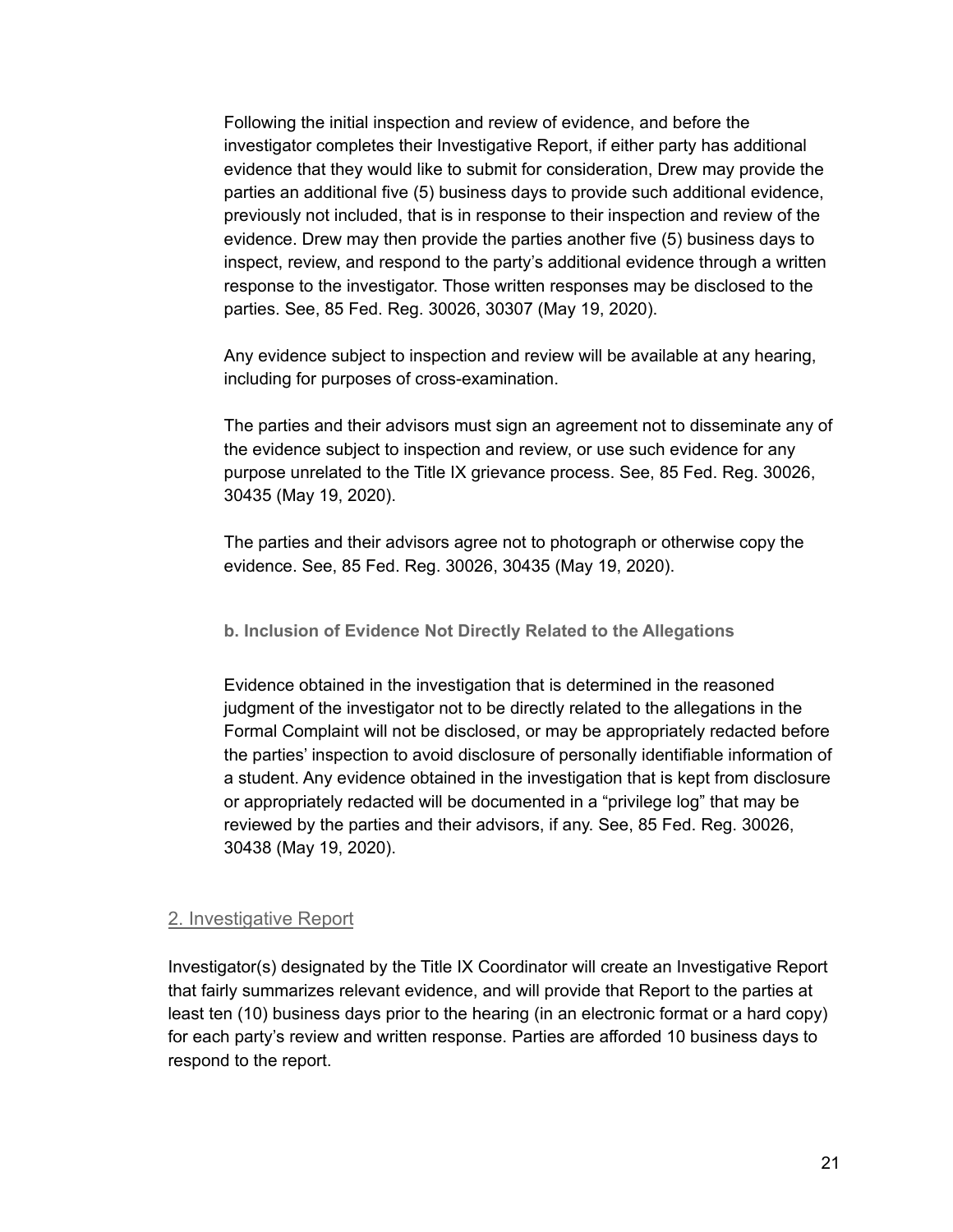The Investigative Report is not intended to catalog all evidence obtained by the investigator, but only to provide a fair summary of that evidence.

Only relevant evidence (including both inculpatory and exculpatory – i.e. tending to prove and disprove the allegations) will be referenced in the Investigative Report.

The investigator may redact irrelevant information from the Investigative Report when that information is contained in documents or evidence that is/are otherwise relevant. See, 85 Fed. Reg. 30026, 30304 (May 19, 2020).

# <span id="page-21-1"></span><span id="page-21-0"></span>**F. Hearing**

# 1. General Rules of Hearings

Drew will not issue a disciplinary sanction arising from an allegation of covered sexual harassment without holding a live hearing.

The live hearing may be conducted with all parties physically present in the same geographic location, or, at Drew's discretion, any or all parties, witnesses, and other participants may appear at the live hearing virtually through video conference software while located in a private room with their Advisor. This technology will enable participants simultaneously to see and hear each other. At its discretion, Drew may delay or adjourn a hearing based on technological errors not within a party's control.

All proceedings will be audio recorded. The recording will be made available to the parties for inspection and review, as described below.

Prior to obtaining access to any evidence, the parties and their advisors must sign an agreement not to disseminate any of the testimony heard or evidence obtained in the hearing or use such testimony or evidence for any purpose unrelated to the Title IX Grievance Process. Once signed, this Agreement may not be withdrawn See, 85 Fed. Reg. 30026, 30435 (May 19, 2020).

# <span id="page-21-2"></span>2. Continuances or Granting Extensions

Drew may determine that multiple sessions or a continuance (i.e. a pause on the continuation of the hearing until a later date or time) is needed to complete a hearing. If so, Drew will notify all participants and endeavor to accommodate all participants' schedules and complete the hearing as promptly as practicable.

# <span id="page-21-3"></span>3. Newly-discovered Evidence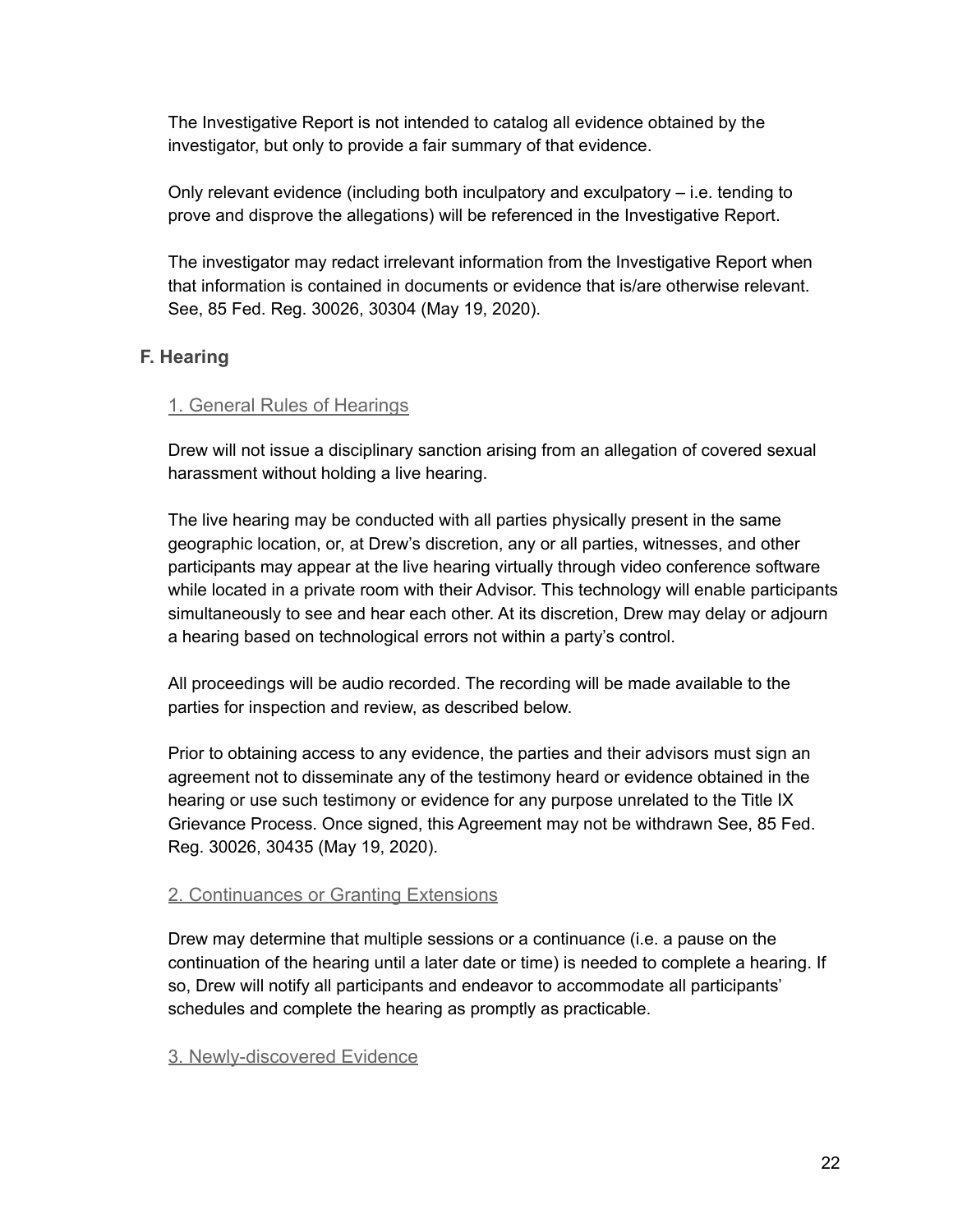As a general rule, no new evidence or witnesses may be submitted during the live hearing.

If a party identifies new evidence or witnesses that were not reasonably available prior to the live hearing and could affect the outcome of the matter, the party may request that such evidence or witnesses be considered in the live hearing.

The decision-maker will consider this request and make a determination regarding (1) whether such evidence or witness testimony was actually unavailable by reasonable effort prior to the hearing, and (2) whether such evidence or witness testimony could affect the outcome of the matter. The party offering the newly-discovered evidence or witness has the burden of establishing these questions by the preponderance of the evidence.

If the decision-maker answers in the affirmative to both questions, then the parties will be granted a reasonable pause in the hearing to review the evidence or prepare for questioning of the witness.

#### <span id="page-22-0"></span>4. Participants in the live hearing

<span id="page-22-1"></span>Live hearings are not public, and the only individuals permitted to participate in the hearing are as follows:

- **a. Complainant and Respondent (The Parties)**
- The parties cannot waive the right to a live hearing.
- Drew will not threaten, coerce, intimidate or discriminate against the party in an attempt to secure the party's participation. See 34 C.F.R. § 106.71; see also 85 Fed. Reg. 30026, 30216 (May 19, 2020).
- The decision-maker cannot draw an inference about the determination regarding responsibility based solely on a party's absence from the live hearing or refusal to answer cross examination or other questions. See 34 C.F.R. §106.45(b)(6)(i).
- The parties shall be subject to Drew's Rules of [Decorum.](https://www.drew.edu/titleix-eeo-aa/about-us/sexual-misconduct-policy-and-procedures/decorum/)

<span id="page-22-2"></span>**b. The Decision-Maker**

- The hearing body will consist of a single decision-maker.
- $\bullet$  The decision-maker will not have served as the Title IX Coordinator. Title IX investigator, or advisor to any party in the case, nor serve on the appeals body in the case.
- The decision-maker is prohibited from having a conflict of interest or bias in favor of or against complainants or respondents generally, or in favor or against the parties to the particular case.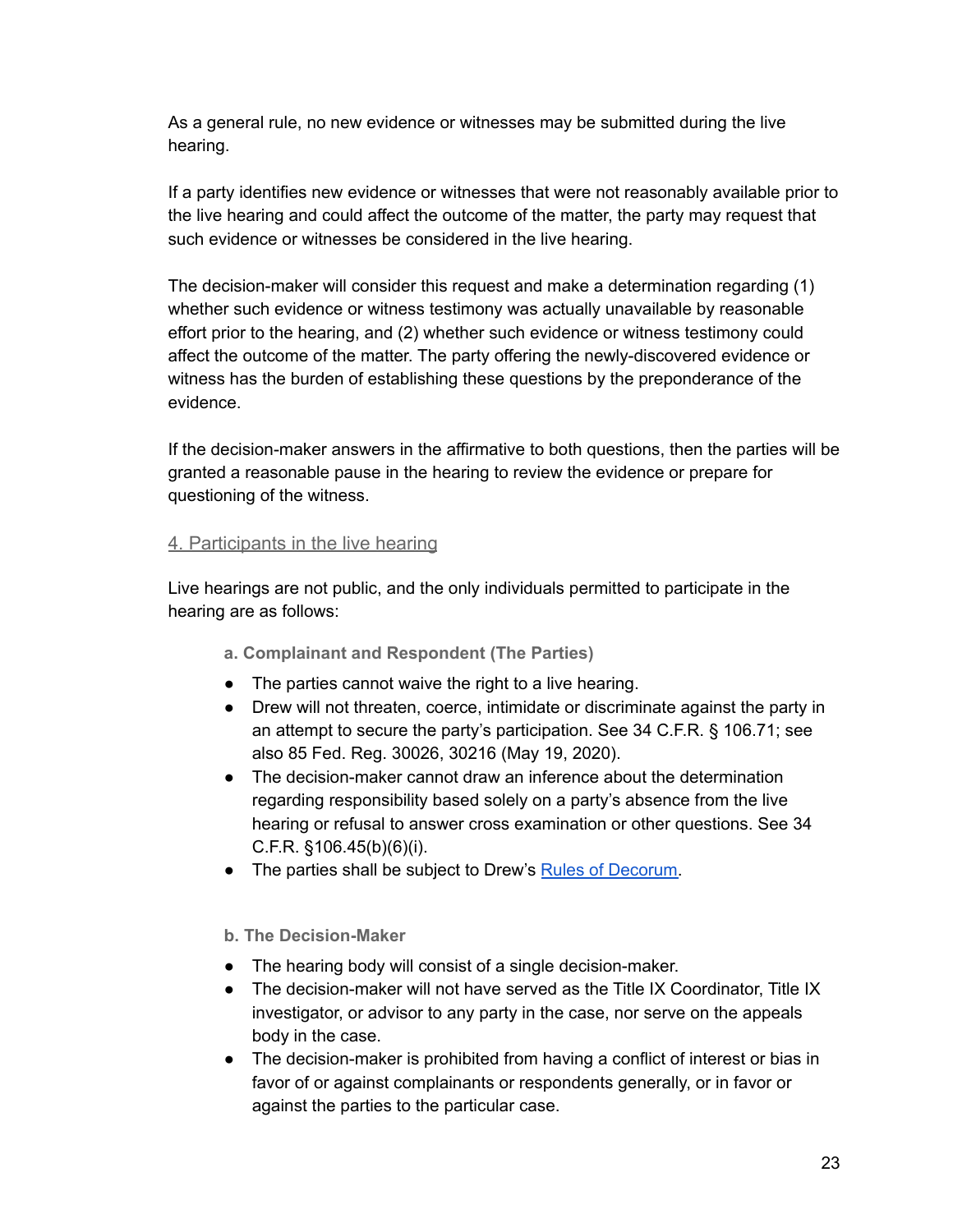- The decision-maker is trained on topics including how to serve impartially, issues of relevance, including how to apply the rape shield protections provided for complainants, and any technology to be used at the hearing.
- The parties will have an opportunity to raise any objections regarding a decision-maker's actual or perceived conflicts of interest or bias at the commencement of the live hearing.

#### <span id="page-23-0"></span>**c. Advisor of choice**

- The parties have the right to select an advisor of their choice, who may be, but does not have to be, an attorney.
- The advisor of choice may accompany the parties to any meeting or hearing they are permitted to attend, but may not speak for the party, except for the purpose of cross-examination.
- In addition to selecting an advisor to conduct cross-examination, the parties may select an advisor who may accompany the parties to any meeting or hearing they are permitted to attend, but may not speak for the party.
- The parties are not permitted to conduct cross-examination; it must be conducted by the advisor. As a result, if a party does not select an advisor, the institution will select an advisor to serve in this role for the limited purpose of conducting the cross-examination at no fee or charge to the party.
- The advisor is not prohibited from having a conflict of interest or bias in favor of or against complainants or respondents generally, or in favor or against the parties to the particular case.
- The advisor is not prohibited from being a witness in the matter.
- If a party does not attend the live hearing, the party's advisor may appear and conduct cross-examination on their behalf. 85 Fed. Reg. 30026, 30340 (May 19, 2020).
- If neither a party nor their advisor appear at the hearing, Drew will provide an advisor to appear on behalf of the non-appearing party. See, 85 Fed. Reg. 30026, 30339-40 (May 19, 2020).
- Advisors shall be subject to Drew's Rules of [Decorum,](https://www.drew.edu/titleix-eeo-aa/about-us/sexual-misconduct-policy-and-procedures/decorum/) and may be removed upon violation of those Rules.

# <span id="page-23-1"></span>**d. Witnesses**

- Witnesses cannot be compelled to participate in the live hearing, and have the right not to participate in the hearing free from retaliation. See, 85 Fed. Reg. 30026, 30360 (May 19, 2020).
- Witnesses shall be subject to the Drew's Rules of [Decorum.](https://www.drew.edu/titleix-eeo-aa/about-us/sexual-misconduct-policy-and-procedures/decorum/)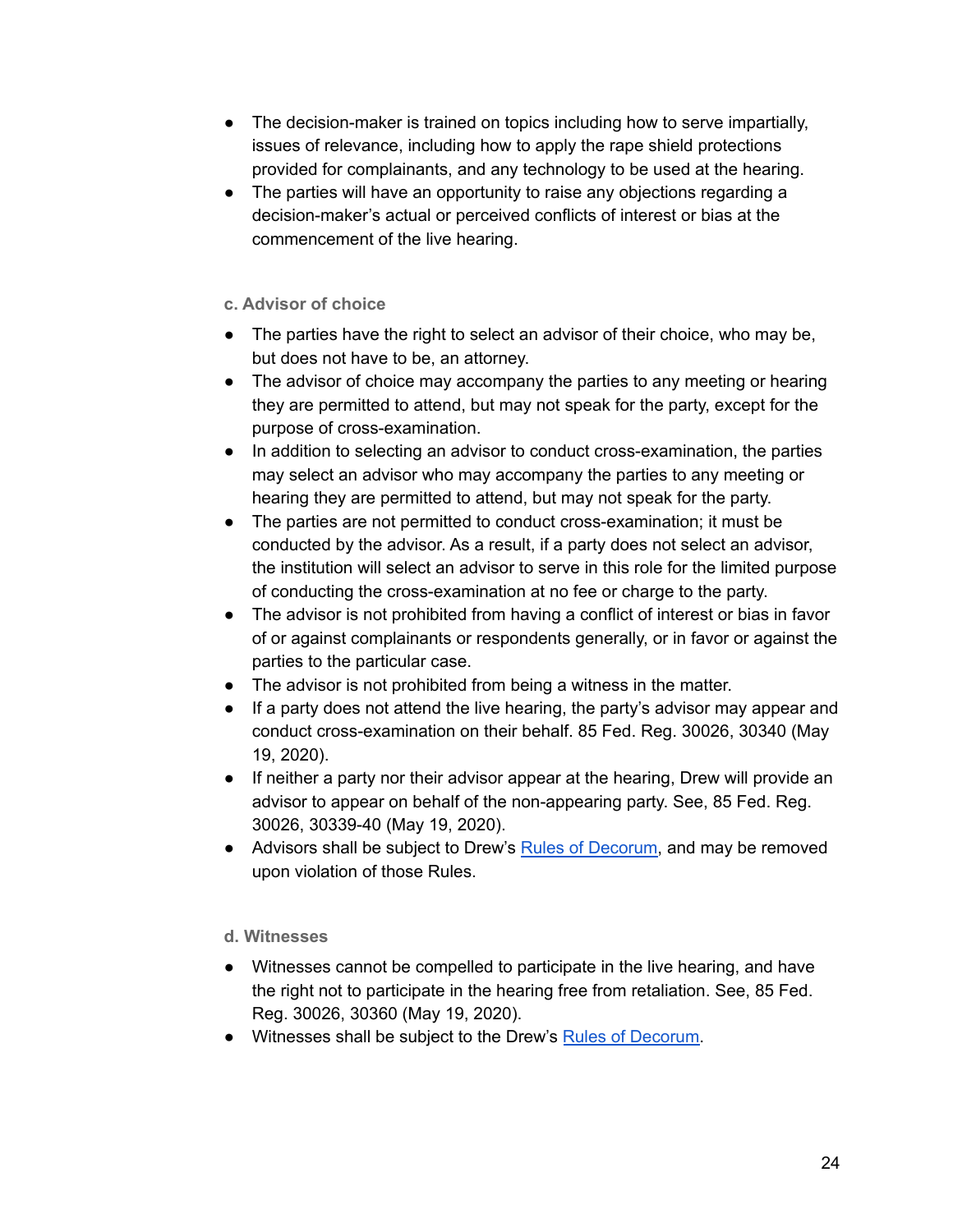### <span id="page-24-0"></span>5. Hearing Procedures

For all live hearings conducted under this Title IX Grievance Process, the procedure will be as follows:

- The decision-maker will open and establish rules and expectations for the hearing;
- The Parties will each be given the opportunity to provide opening statements;
- The decision-maker will ask questions of the Parties and Witnesses;
- Parties will be given the opportunity for live cross-examination after the decision-maker conducts its initial round of questioning. During the Parties' cross-examination, the decision-maker will have the authority to pause cross-examination at any time for the purposes of asking decision-maker's own follow up questions; and any time necessary in order to enforce the established rules of decorum.
- Should a Party or the Party's advisor choose not to cross-examine a Party or Witness, the Party shall affirmatively waive cross-examination through a written or oral statement to the decision-maker. A Party's waiver of cross-examination does not eliminate the ability of the decision-maker to use statements made by the Party.

#### <span id="page-24-1"></span>6. Live Cross-Examination Procedure

Each party's advisor will conduct live cross-examination of the other party or parties and witnesses. During this live-cross examination the advisor will ask the other party or parties and witnesses relevant questions and follow-up questions, including those challenging credibility directly, orally, and in real time.

Before any cross-examination question is answered, the decision-maker will determine if the question is relevant. The relevance policy is found on our [website](https://www.drew.edu/titleix-eeo-aa/about-us/sexual-misconduct-policy-and-procedures/relevance-policy/).

Cross-examination questions that are duplicative of those already asked, including by the decision-maker may be deemed irrelevant if they have been asked and answered.

All relevant information and evidence provided by the parties and witnesses will be weighed and evaluated by the decision-maker in their determination regarding responsibility regardless of an individual's ability and/or choice to participate in the live hearing. 4

<sup>4</sup> On July 28, 2021, the provision of the Title IX Final Rules regarding a decision-makers inability to rely on any statements made by a witness who fails to submit to cross-examination was vacated. Victims Rights Law Center v. Cardona, No. CV 20-11104-WGY, 2021 WL 3185743, at \*1 (D. Mass. July 28, 2021). Therefore, Drew will follow the stated procedure unless and until further guidance is issued by the Department of Education.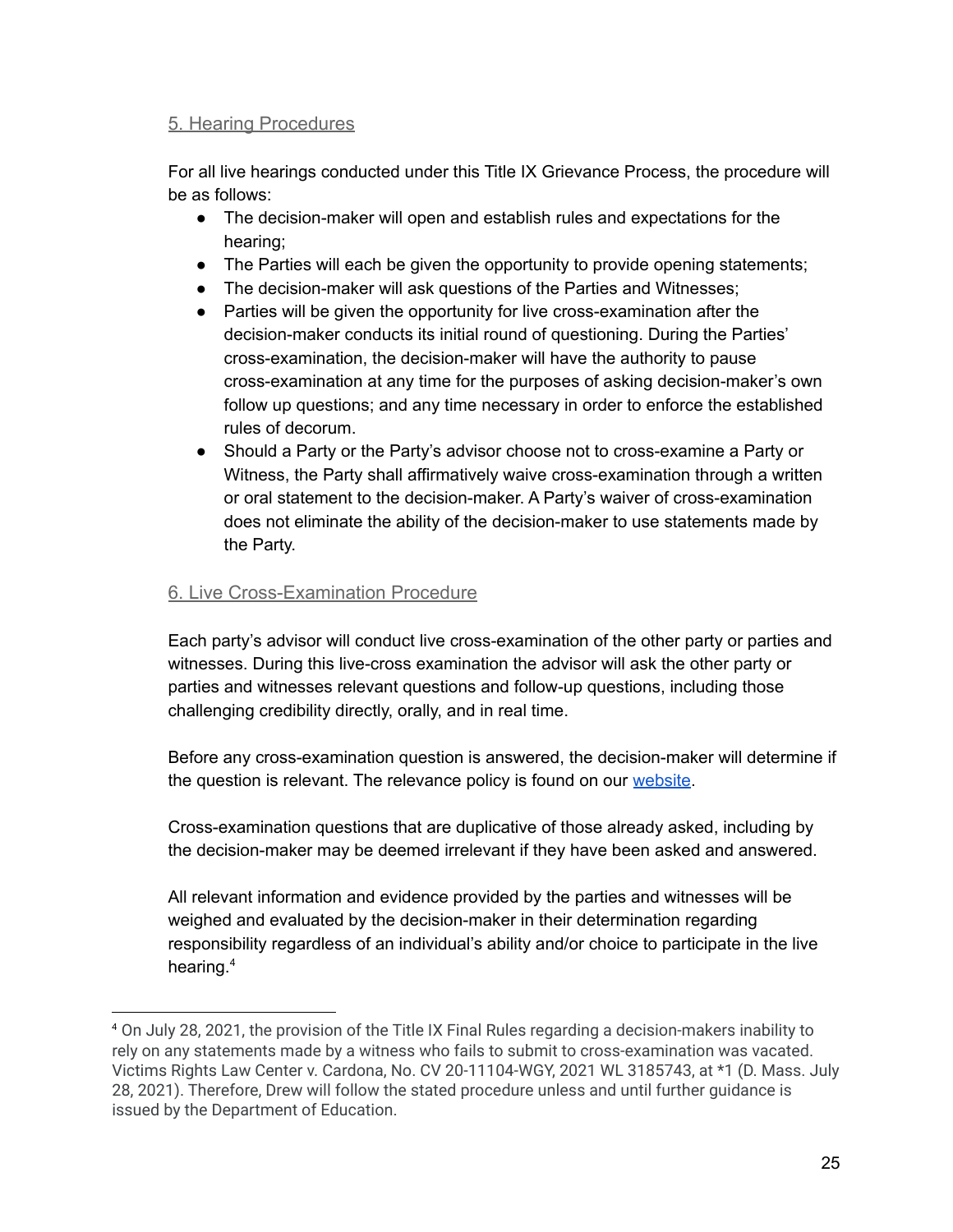#### <span id="page-25-0"></span>7. Review of Recording

The recording of the hearing will be available for review only by the Complainant(s) and Respondent(s) within five (5) business days, unless there are any extenuating circumstances. The recording of the hearing will not be provided to parties or advisors of choice.

# <span id="page-25-1"></span>**G. Determination Regarding Responsibility**

#### <span id="page-25-2"></span>1. Standard of Proof

Drew uses the preponderance of the evidence standard for investigations and determinations regarding responsibility of formal complaints covered under this Policy. This means that the investigation and hearing determines whether it is more likely than not that a violation of the Policy occurred to a neutral decision-maker.

#### <span id="page-25-3"></span>2. General Considerations for Evaluating Testimony and Evidence

While the opportunity for cross-examination is required in all Title IX hearings, determinations regarding responsibility may be based in part, or entirely, on documentary, audiovisual, and digital evidence, as warranted in the reasoned judgment of the decision-maker.

Decision-makers shall not draw inferences regarding a party or witness' credibility based on the party or witness' status as a complainant, respondent, or witness, nor shall it base its judgments in stereotypes about how a party or witness would or should act under the circumstances.

Generally, credibility judgments should rest on the demeanor of the party or witness, the plausibility of their testimony, the consistency of their testimony, and its reliability in light of corroborating or conflicting testimony or evidence.

Still, credibility judgments should not rest on whether a party or witness' testimony is non-linear or incomplete, or if the party or witness is displaying stress or anxiety.

Decision makers will afford the highest weight relative to other testimony to first-hand testimony by parties and witnesses regarding their own memory of specific facts that occurred. Both inculpatory and exculpatory (i.e. tending to prove and disprove the allegations) evidence will be weighed in equal fashion.

Except where specifically barred by the Title IX Final Rule, a witness' testimony regarding third-party knowledge of the facts at issue will be allowed, but will generally be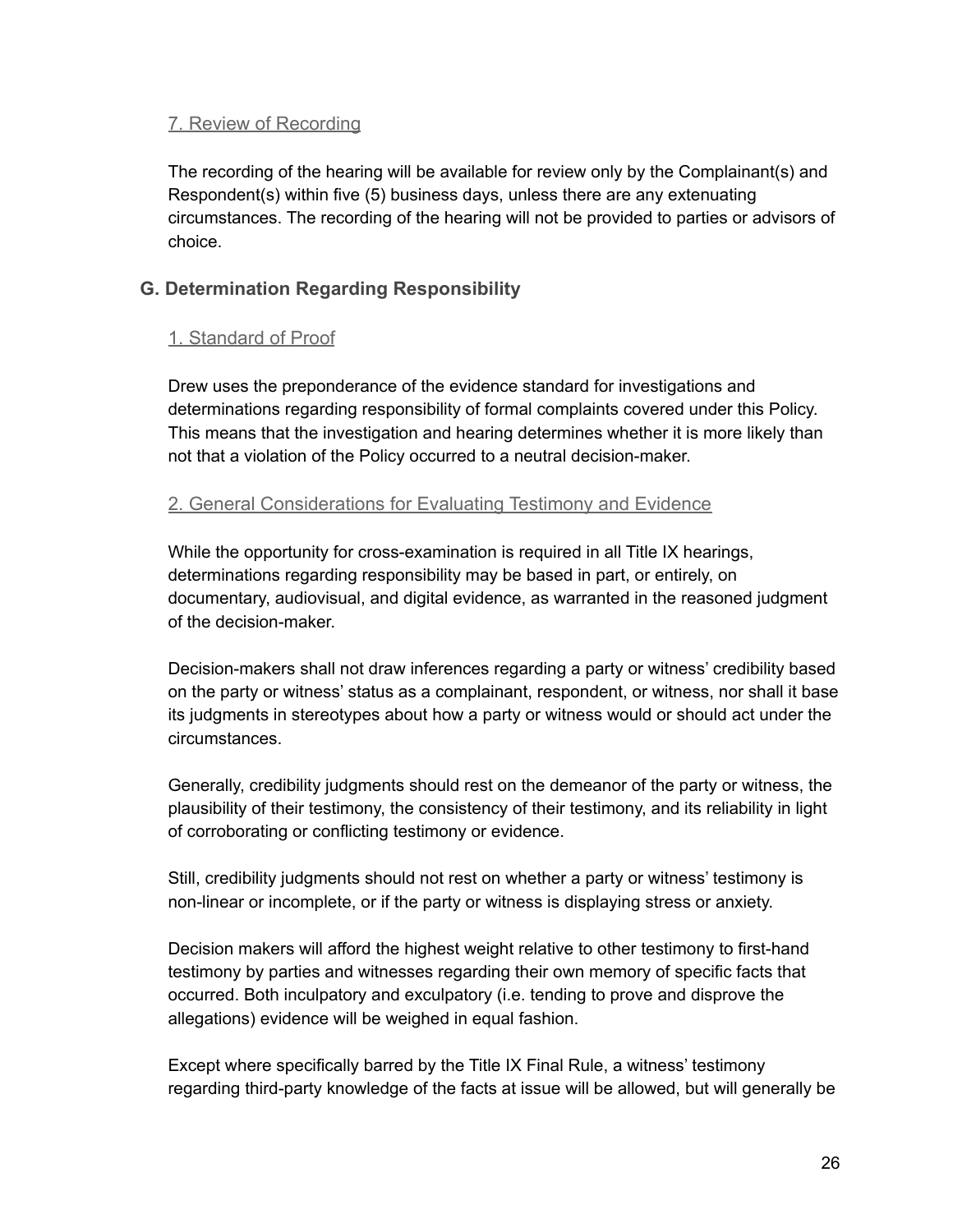accorded lower weight than testimony regarding direct knowledge of specific facts that occurred.

The Final Rule requires that Drew allow parties to call "expert witnesses" for direct and cross examination. Drew does not provide for expert witnesses in other proceedings. While the expert witness will be allowed to testify and be crossed as required by the Final Rule, the decision-maker will be instructed to afford lower weight to non-factual testimony of the expert relative to fact witnesses, and any expert testimony that is not directed to the specific facts that occurred in the case will be afforded lower weight relative to fact witnesses, regardless of whether the expert witness testimony is the subject of cross examination and regardless of whether all parties present experts as witnesses.

The Final Rule requires that Drew allow parties to call character witnesses to testify. Drew does not provide for character witnesses in other proceedings. While the character witnesses will be allowed to testify and be crossed as required by the Final Rule, the decision-maker will be instructed to afford very low weight to any non-factual character testimony of any witness.

The Final Rule requires that Drew admit and allow testimony regarding polygraph tests ("lie detector tests") and other procedures that are outside of standard use in academic and non-academic conduct processes. While the processes and testimony about them will be allowed to testify and be crossed as required by the Final Rule, the decision-maker will be instructed to afford lower weight to such processes relative to the testimony of fact witnesses.

Where a party or witness' conduct or statements demonstrate that the party or witness is engaging in retaliatory conduct, including but not limited to witness tampering and intimidation, the Decision-maker may draw an adverse inference as to that party or witness' credibility.

# <span id="page-26-0"></span>3. Components of the Determination Regarding Responsibility

The written Determination Regarding Responsibility will be issued simultaneously to all parties through their institution email account, or other reasonable means as necessary. The Determination will include:

- a. Identification of the allegations potentially constituting covered sexual harassment;
- b. A description of the procedural steps taken from the receipt of the formal complaint through the determination, including any notifications to the parties, interviews with parties and witnesses, site visits, methods used to gather other evidence, and hearings held;
- c. Findings of fact supporting the determination;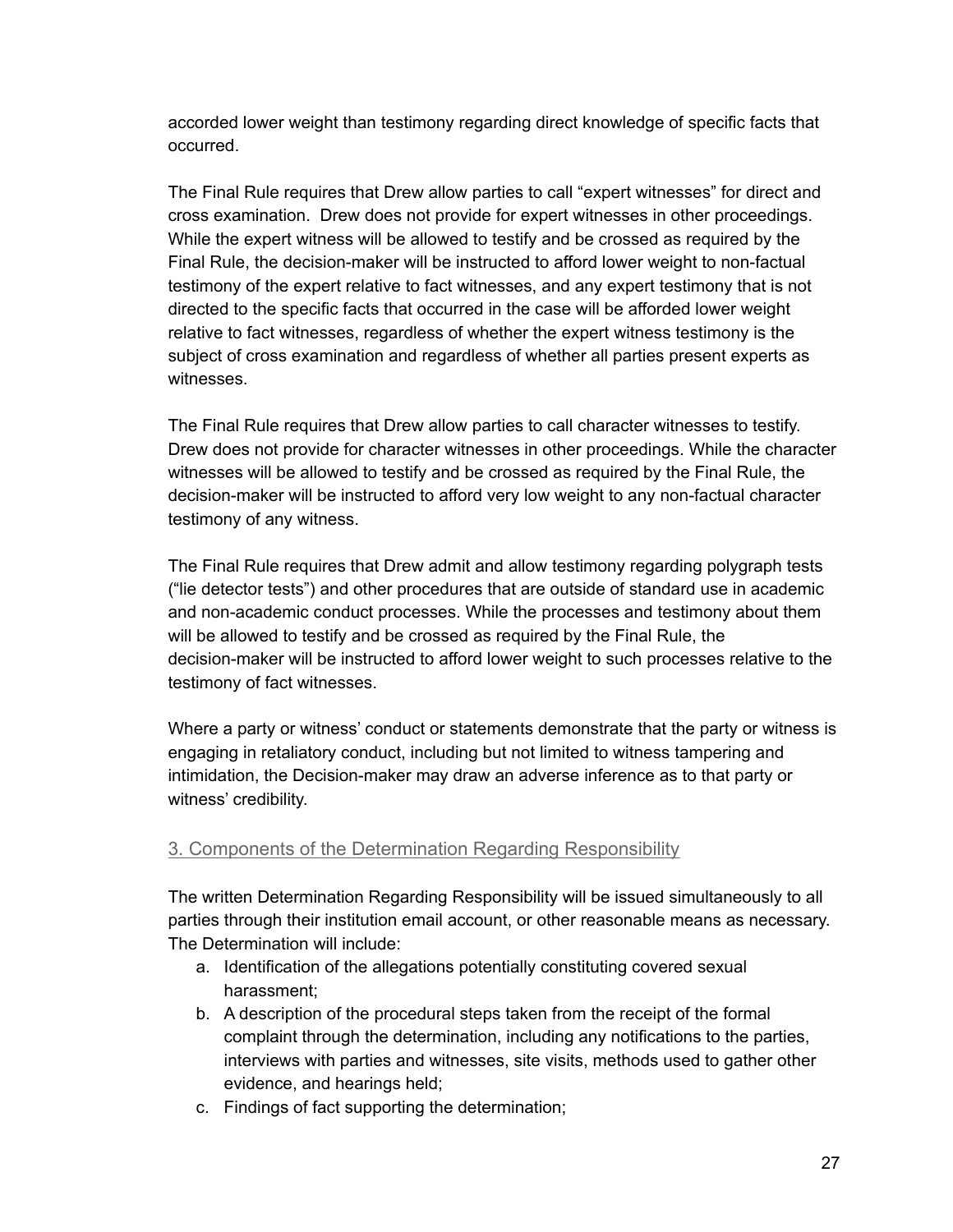- d. Conclusions regarding which section of the Student Code of Conduct or Employee Handbook, if any, the respondent has or has not violated.
- e. For each allegation: i. A statement of, and rationale for, a determination regarding responsibility; ii. A statement of, and rationale for, any disciplinary sanctions the recipient imposes on the respondent; and iii. A statement of, and rationale for, whether remedies designed to restore or preserve equal access to the recipient's education program or activity will be provided by the recipient to the complainant; and
- f. The recipient's procedures and the permitted reasons for the complainant and respondent to appeal (described below in "Appeal").

# <span id="page-27-0"></span>4. Timeline of Determination Regarding Responsibility

If there are no extenuating circumstances, the determination regarding responsibility will be issued by Drew within ten (10) business days of the completion of the hearing.

#### <span id="page-27-1"></span>5. Finality

The determination regarding responsibility becomes final either on the date that the institution provides the parties with the written determination of the result of the appeal, if an appeal is filed consistent with the procedures and timeline outlined in "Appeals" below, or if an appeal is not filed, the date on which the opportunity to appeal expires.

# <span id="page-27-2"></span>**H. Sanctions**

All hearings that result in a finding of responsible for a violation of the Title IX policy will result in the imposition of outcomes, or sanctions. These sanctions are designed to hold accountable and educate any individual who has violated University policy. Each are considered on an individual basis, considering the nature of the offense, the impact of the offense, and the conduct related history of the responsible individual. Any finding may include one or more sanction. The potential sanctions designated for Student Respondents related to a violation of the Title IX policy are:

- **Warning:** Written notification to the student that any repetition of the behavior will result in more severe disciplinary action.
- **Probation:** The student is placed under a status whereby any further violation of University regulations is considered in the context of the original violation and with prejudice. Additionally, the student is more likely to be suspended or expelled from Housing or the University during the time of probation status if found responsible of further student conduct violations. The period of probation lasts for a specified period of time. Probationary status may impact a student's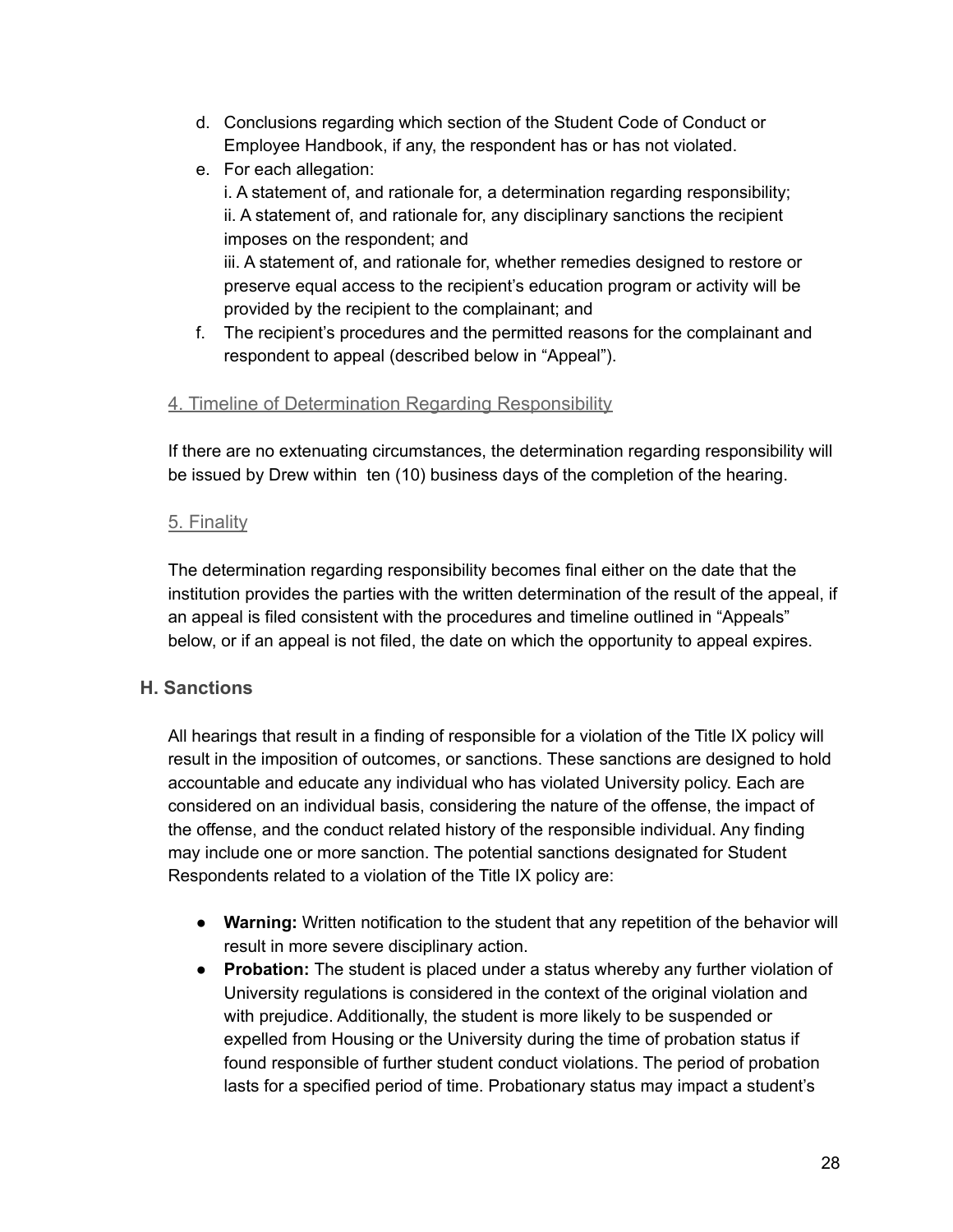ability to study abroad and/or to hold leadership positions in student organizations. The timeframes for probation are as follows:

**1. Remainder of semester (fall or spring) probation**.

**2. One (1) full semester (fall or spring) probation**. If issued after the add/drop period of a semester, the full term would be the following semester (e.g. after add drop in the spring, the probation would continue through the end of the fall semester).

**3. One (1) year probation**. The student would not be off probation till the end of the semester (fall, spring or summer) the following calendar year. **4. Two (2) year probation**. The student would not be off probation till the end of the semester (fall, spring or summer) after two calendar years. **5. Three (3) year probation**. The student would not be off probation till the end of the semester (fall, spring or summer) after three calendar years.

**6. Permanent probation**. For the remainder of the time the student is associated with Drew, probationary status will be active.

● **Suspension from the Residence Halls:** The student is required to move out of the residence hall and may not reside in, be around, participate in activities within, or visit the residence halls for a specified period of time with the privilege of applying for reentry as a residential student after the period of suspension. In making a determination on the re-entry application as a residential student, the University will evaluate the documented (as appropriate) progress the student has made and any positive indication that the student is ready to return to the residence halls. The student will need to obtain clearance from the Dean of Students, or designee, in order to return to the residence halls. The student will be barred from being in or around campus housing during his/her time of suspension, and will be treated as a trespasser if found in or around campus housing during their period of separation. Suspensions are issued with the following time frames:

**1. Remainder of semester (fall or spring) suspension.**

**2. One (1) full semester (fall or spring) suspension.** If issued after the add/drop period of a semester, the full term would be the following semester (e.g. after add drop in the spring, the suspension would continue through the end of the fall semester).

**3. One (1) year suspension.** The student would not become eligible till the end of the semester (fall, spring or summer) the following calendar year.

**4. Two (2) year suspension.** The student would not become eligible till the end of the semester (fall, spring or summer) after two calendar years. **5. Three (3) year suspension.** The student would not become eligible till the end of the semester (fall, spring or summer) after three calendar years.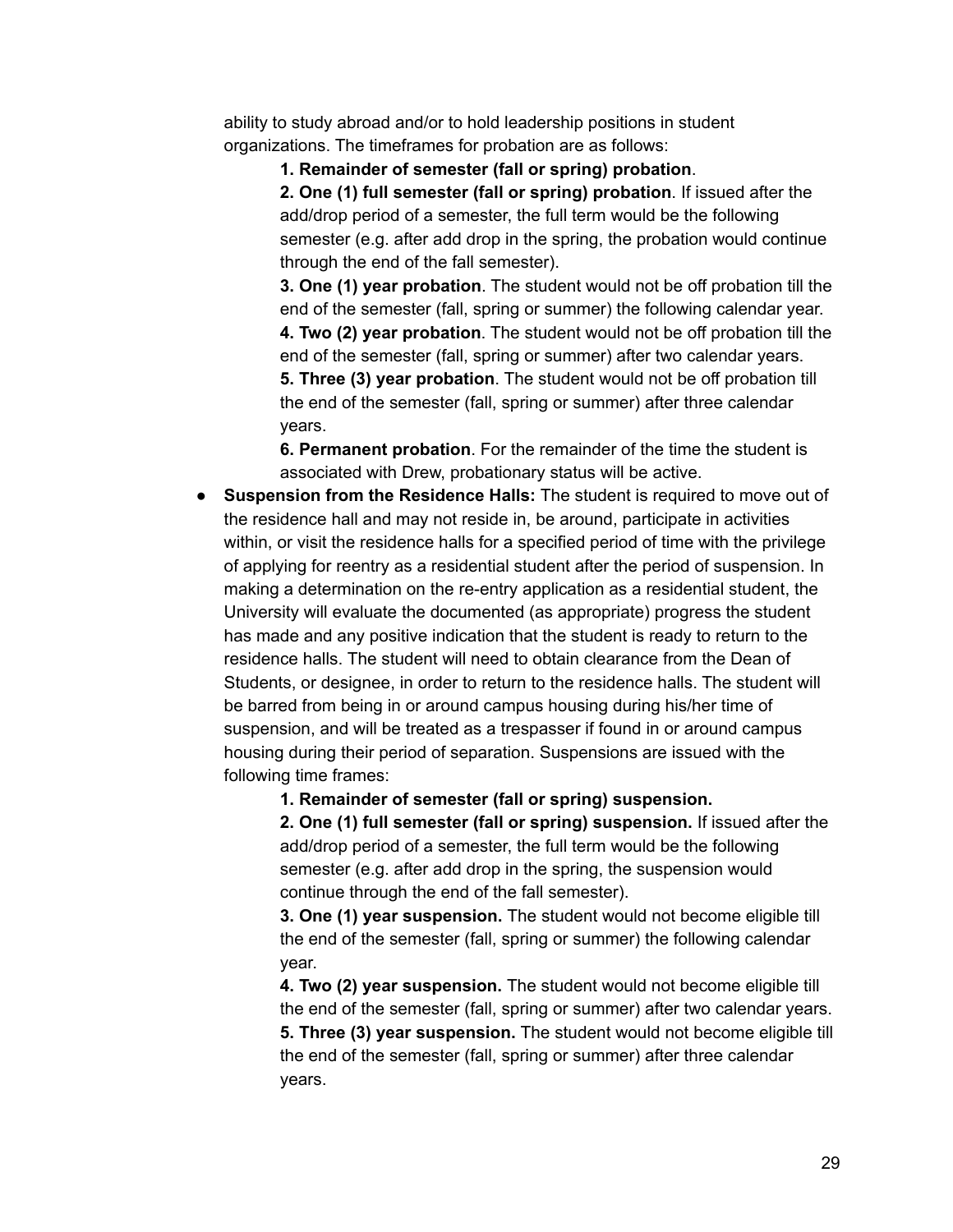● **Suspension from the University:** The student is separated from the University for a specified period of time with the privilege of applying for re-entry after the period of suspension. In making a determination on the reentry application, the University will evaluate the documented (as appropriate) progress the student has made and/or any positive indication that the student is ready for re-entry. The student will need to obtain clearance from the Dean of Students, or designee, in order to return to academic work. The student will be barred from campus during his/her time of suspension, and will be treated as a trespasser if found on campus during their period of separation. Suspensions are issued with the following timeframes:

**1. Remainder of semester (fall or spring) suspension.**

**2. One (1) full semester (fall or spring) suspension.** If issued after the add/drop period of a semester, the full term would be the following semester (e.g. after add drop in the spring, the suspension would continue through the end of the fall semester).

**3. One (1) year suspension.** The student would not become eligible till the end of the semester (fall, spring or summer) the following calendar year.

**4. Two (2) year suspension.** The student would not become eligible till the end of the semester (fall, spring or summer) after two calendar years. **5. Three (3) year suspension.** The student would not become eligible till the end of the semester (fall, spring or summer) after three calendar years.

- **Expulsion from the Residence Halls:** Unconditional and permanent separation of the student from residing in, being around, participating in activities within or visiting the residence halls.
- **Expulsion from the University:** Unconditional and permanent separation from the University. The expelled student shall be barred from the University campus and all University sponsored activities.
- **Revocation of Admission:** Admission to the University may be revoked for fraud, misrepresentation or a violation of the University policies.
- **Withholding Degree:** The University may withhold the awarding of a degree otherwise earned until the completion of the process set forth in the Student Conduct Policy, including the completion of all sanctions imposed, if any.
- **Revocation of Degree:** A degree awarded to a student by the University may be revoked for fraud, misrepresentation, or other violation of University standards in obtaining the degree.
- **Restriction:** The student is restricted from facilities, programming, participating in certain University events and activities, holding leadership positions at any level in campus organizations, or from remaining a resident on campus.
- **Residence Hall Relocation:** Room re-assignment to another residence hall or floor.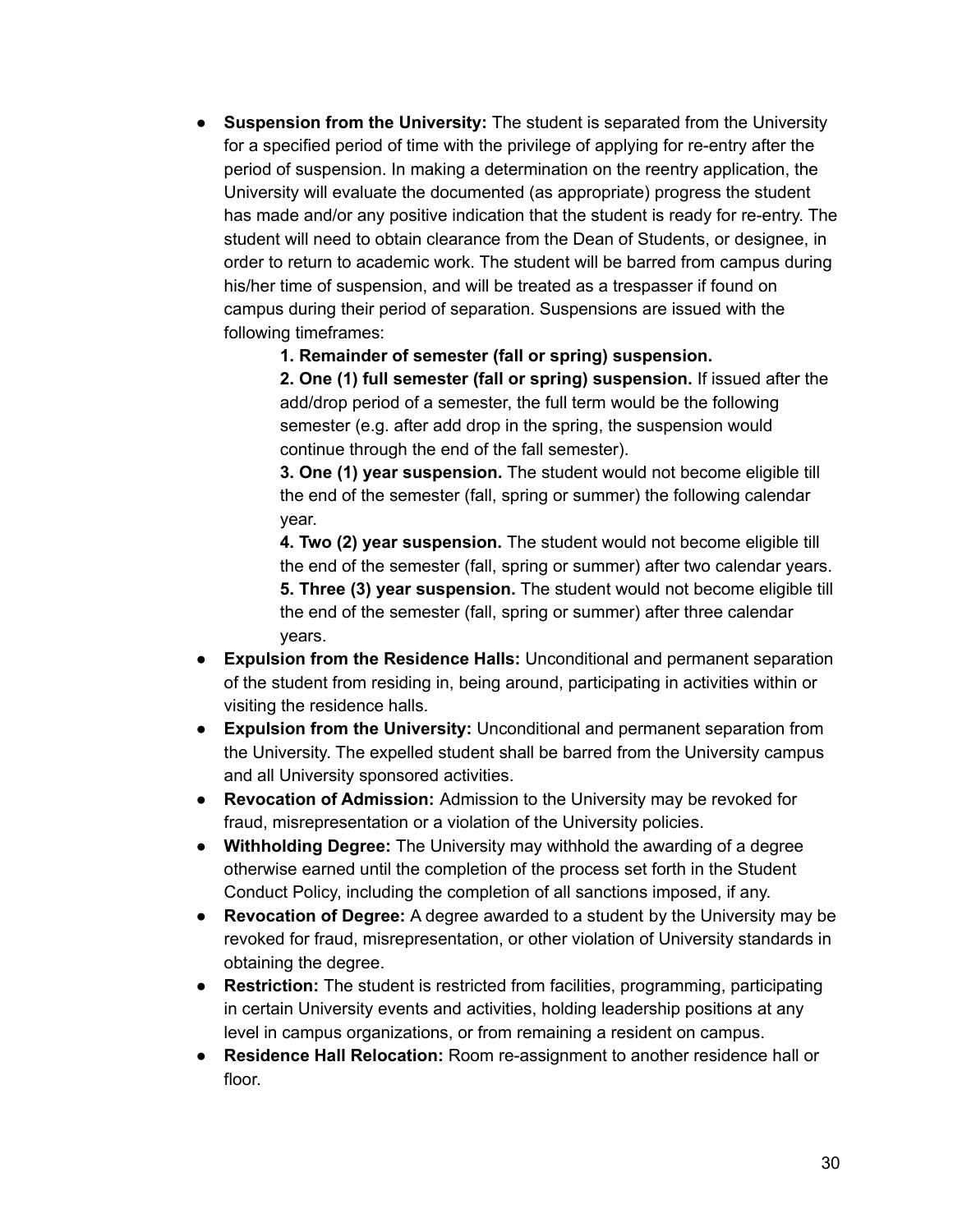- **Restitution:** Compensation for loss, damage, or injury. This may take the form of appropriate service and/or monetary or material replacement.
- **Disclosure:** In certain cases deemed appropriate by the proper authorities, information on an offense may be disclosed to individuals or the entire University community, including parents or guardians.
- **Discretionary Sanctions:** Educational assignments, essays, trainings, assessments, service to the community with a specified length of time, or other related discretionary assignments.

Any employee or agent of the University found in violation of the Title IX Policy may be subject to disciplinary action, up to and including termination of employment.

# <span id="page-30-0"></span>**I. Appeals**

<span id="page-30-1"></span>Each party may appeal (1) the dismissal of a formal complaint or any included allegations and/or (2) a determination regarding responsibility.

#### 1. Appeal Procedures

All appeals must be submitted in writing within five (5) business days of being notified of the Hearing Officer's decision, indicating the grounds for the appeal. Appeal reviews may focus and place deference to the Title IX Coordinator's rationale for dismissal of the Formal Complaint or the Hearing Administrator's findings of fact and decision regarding responsibility and/or any sanctions. Therefore, the burden of proof is on the party filing an appeal to sufficiently demonstrate cause to alter procedures, the original decision, or any sanctions. An appeal will generally be limited to a review of the written appeal, investigation report and supporting documents for one or more of the purposes below, provided however the Appeal Officer may request additional information or clarification from the Complainant, Respondent, witnesses, Investigator(s), Title IX Coordinator, and/or other relevant administrators for purposes of this review.

#### <span id="page-30-2"></span>2. Grounds for Appeal

The dismissal of a Formal Complaint or the determination of responsibility (hearing decision) may be appealed on the following grounds as applicable:

- a. **Process Review.** Procedural irregularity that materially affected the outcome of the matter;
- b. **New Information.** New evidence that was not reasonably available at the time the determination regarding responsibility or dismissal was made, that could affect the outcome of the matter;
- c. **Conflict of Interest or Bias.** The Title IX Coordinator, investigator(s), or decision-maker(s) had a conflict of interest or bias for or against an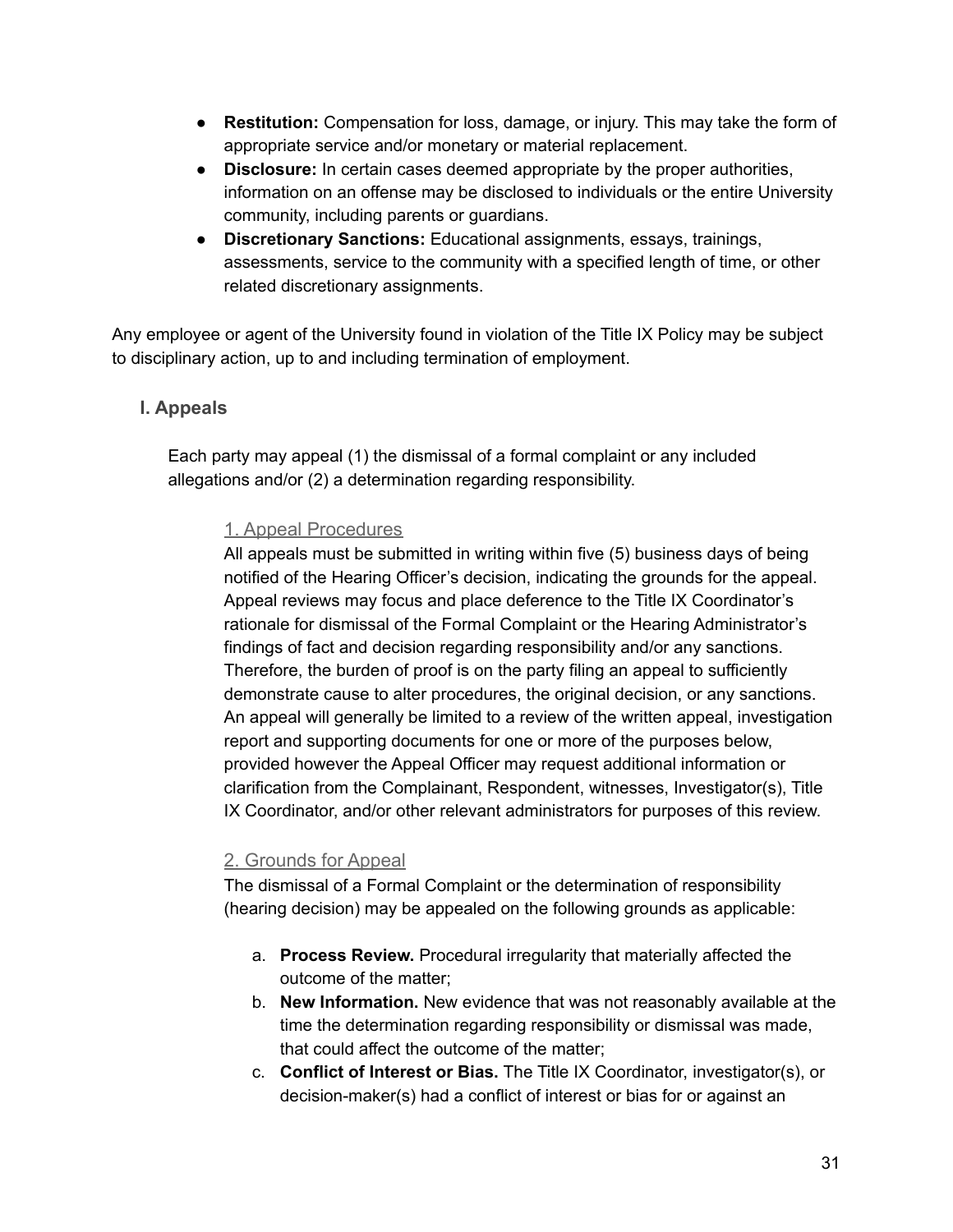individual party, or for or against complainants or respondents in general, that affected the outcome of the matter.

#### <span id="page-31-0"></span>3. **Review of Appeal**

If a party appeals, the institution will as soon as practicable notify the other party in writing of the appeal, however the time for appeal shall be offered equitably to all parties and shall not be extended for any party solely because the other party filed an appeal.

Appeals may be no longer than 5 pages (excluding attachments). Appeals should be submitted in electronic form using ARIAL or TIMES NEW ROMAN, 12 point font, and single-spaced. Appeals should use footnotes, not endnotes. Appeals that do not meet these standards may be returned to the party for correction, but the time for appeal will not be extended unless there is evidence that technical malfunction caused the appeal document not to meet these standards.

Appeals will be decided by an Appeal Decision-Maker, who will be free of conflict of interest and bias, and will not serve as investigator, Title IX Coordinator, or hearing decision-maker in the same matter.

#### <span id="page-31-1"></span>4. Appeal Decision

The Appeal Officer responsible for reviewing the appeal may make one of the following decisions:

- **a.** *Affirm.* The Appeal Officer may decide to affirm the decision of the Title IX Coordinator (to dismiss the Formal Complaint, all or in part) or the Hearing Administrator, and the decision becomes final.
- **b.** *New Hearing.* The Appeal Officer may determine that a new hearing by a different Hearing Administrator is warranted to correct procedural irregularity or to consider new information. Both parties may also appeal the decision rendered by the new Hearing Administrator.
- **c.** *Remand.* The Appeal Officer may direct the Title IX Coordinator or Hearing Administrator (as applicable) to review their original decision subject to any instruction from the Appeal Officer. The Title IX Coordinator or Hearing Administrator (as applicable) may then affirm their original decision or render a new decision consistent with the instructions provided by the Appeal Officer. Both parties may appeal a decision made by the Title IX Coordinator or Hearing Administrator if there are any changes after the review.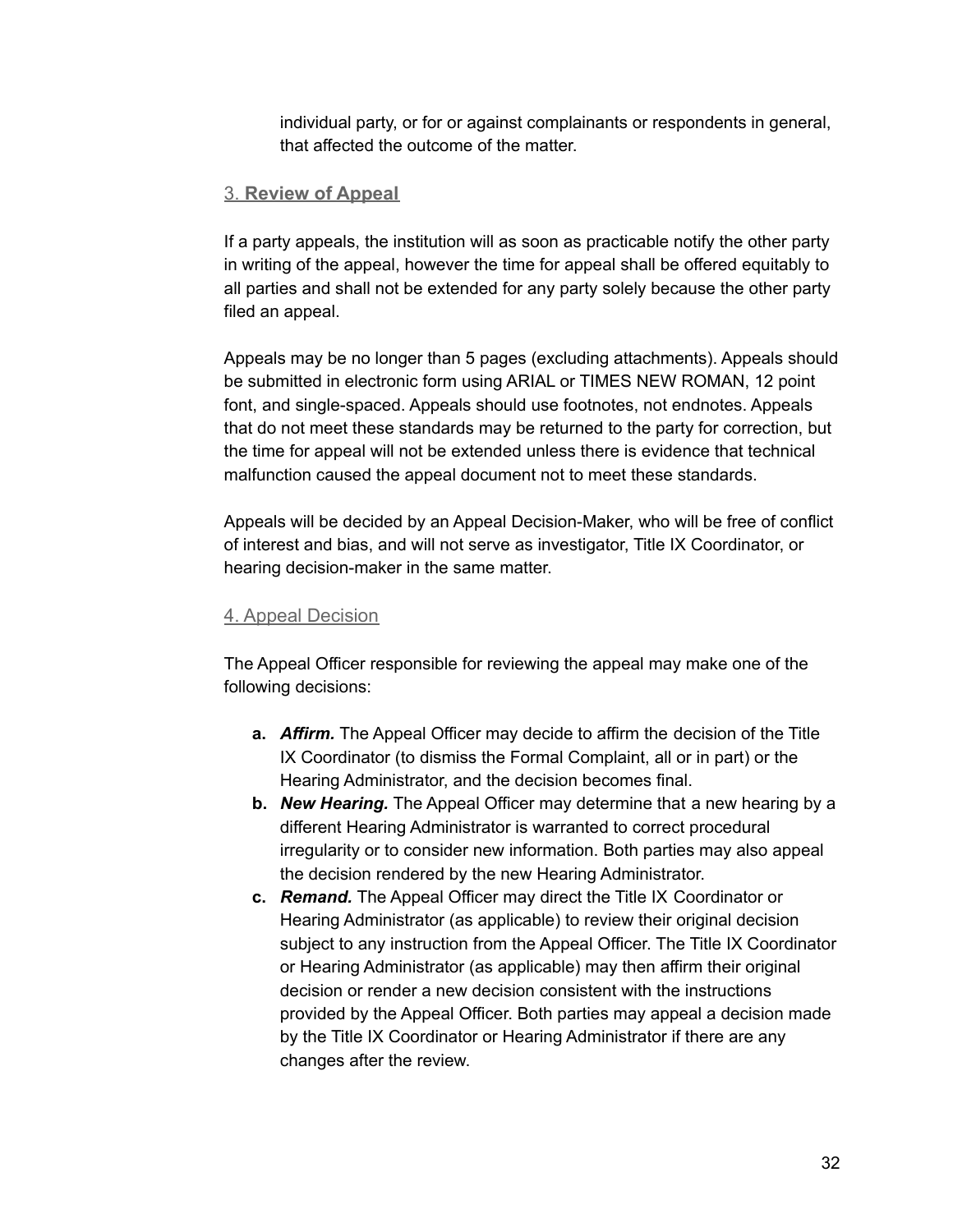#### <span id="page-32-0"></span>5. Timeframe

Barring any extenuating and/or unforeseen circumstances, the Appeal Officer will issue a determination within ten (10) business days of receiving the written appeal documentation. In the event where a delay may be present, good faith efforts will be made to ensure a decision is rendered and updates are communicated to both parties in a reasonably timely manner.

The outcome of appeal will be provided in writing simultaneously to both parties, and will include the Appeal Officer's rationale for the decision.

#### <span id="page-32-1"></span>6. Additional Considerations

The submission of appeal stays any sanctions for the pendency of an appeal. Supportive measures and remote learning opportunities remain available during the pendency of the appeal.

# <span id="page-32-2"></span>**J. Amnesty**

Drew's highest priority is the health, safety and well-beng of its community, and encourages the reporting of sexual harassment. In attempt to remove potential barriers that deter students from seeking medical and/or law enforcement attention, reporting incidents of sexual harassment, or pursing any other necessary assistance, Drew may not pursue drug and/or alcohol charges against students reporting offenses involving sexual harassment based on their personal consumption of drugs and/or alcohol at or near the time of the incident. Amnesty is only provided for the personal use of alcohol or drugs to the extent that the use is relevant to the case and does not extend to acts of violence perpetrated through the use of substances (e.g. possession and use of date rape drugs). Amnesty does not preclude the University from pursuing educational measures, including discussion of the drug and/or alcohol offense regarding the risks and consequences of such activity.

For more information regarding Drew's "Good Samaritan" Medical Amnesty policy outside of the Title IX capacity, please see the **Alcohol, [Marijuana](https://drive.google.com/file/d/1LF5vKXRnd9fl7bLNIhQovvN5KU9H_4c0/view) and Other Drug Policy**.

# <span id="page-32-3"></span>**K. Retaliation**

Drew will keep the identity of any individual who has made a report or complaint of sex discrimination confidential, including the identity of any individual who has made a report or filed a Formal Complaint of sexual harassment under this Title IX Grievance Policy, any Complainant, any individual who has been reported to be the perpetrator of sex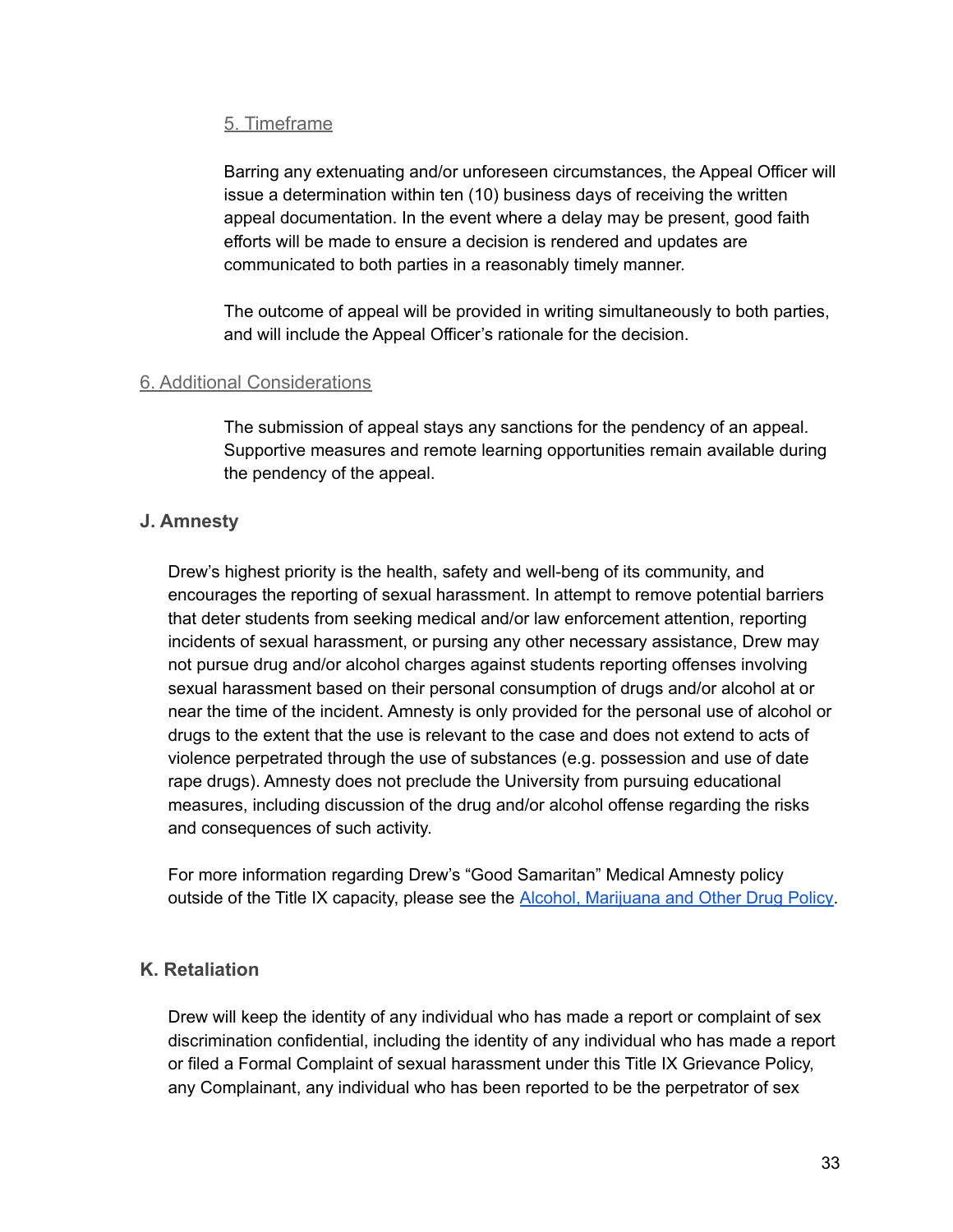discrimination, any Respondent, and any witness, except as permitted by the FERPA statute, 20 U.S.C. 1232g, or FERPA regulations, 34 CFR part 99, or as required by law, or to carry out the purposes of 34 CFR part 106, including the conduct of any investigation, hearing, or judicial proceeding under this Title IX Grievance Policy.

No person may intimidate, threaten, coerce, or discriminate against any individual for the purpose of interfering with any right or privilege secured by Title IX of the Education Amendments of 1972 or its implementing regulations.

No person may intimidate, threaten, coerce, or discriminate against any individual because the individual has made a report or complaint, testified, assisted, or participated or refused to participate in any manner in an investigation, proceeding or hearing under this Title IX Grievance Policy.

Any intimidation, threats, coercion, or discrimination, for the purpose of interfering with any right or privilege secured by Title IX or its implementing regulations constitutes retaliation. This includes any charges filed against an individual for student code of conduct violations that do not involve sex discrimination or sexual harassment, but that arise from the same facts or circumstances as a report or complaint of sex discrimination or a report or Formal Complaint of sexual harassment. Drew encourages the reporting of sexual harassment and misconduct. As a result, Drew may not pursue drug or alcohol charges against students reporting offenses involving sexual harassment and misconduct based on their personal consumption of drugs or alcohol at or near the time of the incident. However, any such violation cannot have imperiled the health or safety of any other person. Amnesty does not preclude the University from pursuing educational measures, including discussion of the drug or alcohol offense regarding the risks and consequences of such activity.

# <span id="page-33-0"></span>**L. Recordkeeping**

According to Section 106.45(b)(10) of the Final Rule, institutions are required to maintain records for seven years. These records include:

- 1. Any sexual harassment investigation, including any responsibility determinationation, and any required recording or transcript, any remedies provided to the complainant and any sanction that may have been imposed on the respondent;
- 2. Any appeal and its result;
- 3. Any informal resolution and its results; and
- 4. All materials used to train Title IX Coordinators, investigators and adjudicators with respect to sexual harassment.

In addition, the institution must also maintain documents, for a period of seven years, relating to any actions, including supportive measures, taken in response to a report or